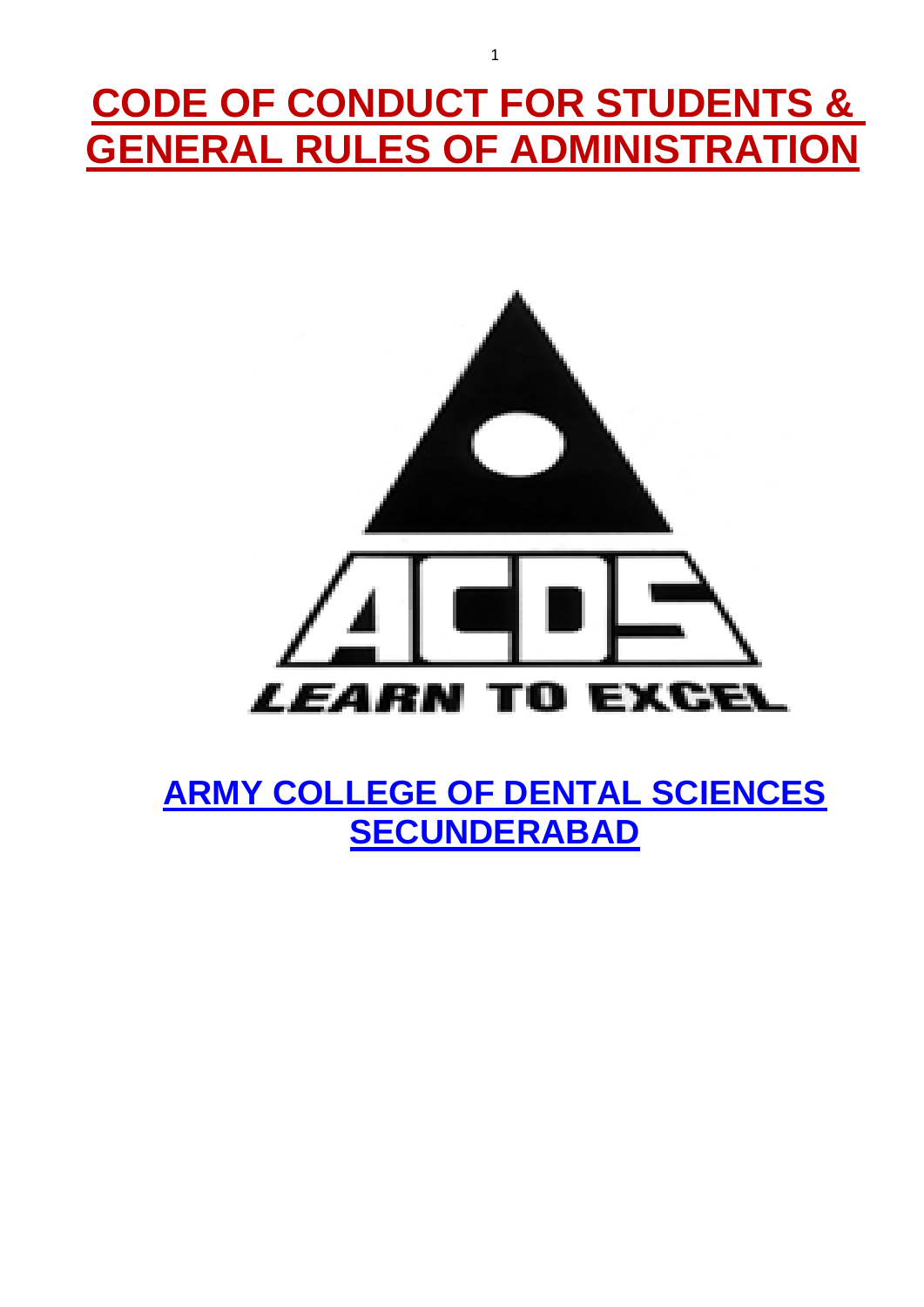# **INTRODUCTION**

ACDS is a premier institution in the field of Dental Education under the aegis of AWES. Being an Institution managed by Indian Army, students must inculcate the virtue of self discipline, so as to ensure that they achieve success both in academics and extracurricular activities.

ACDS VISION 2020 envisages us to be in the top 5 National ranking amongst all Colleges in the field of dental education in India. This vision is achievable if students conform to rules, regulations and College routines while they toil hard to secure their future. Therefore, it is necessary to spell out what is expected from students both in and off campus. A well spelt out Code of Conduct & General Rules for Administration, besides aiding the students to understand the need to conform to rules, would assist the Faculty & administration to objectively handle situations without any bias, should such a need arise.

Hence, all faculty & students and administrative staff shall make themselves conversant with the ACDS Code of Conduct & General Rules for Administration. Students shall read, understand and obey these orders. These rules are the basis for their conduct in the College. Negligence and Ignorance of the same are unacceptable and violation of these orders will invite remedial actions that may in turn be detrimental to the career ahead.

These rules will become operative from 01 Oct 2020 and is applicable to all students of ACDS including Post Graduate Courses. The Management of ACDS has the right to frame rules, amend, add, delete and promulgate provisions of this rules at any time or as and when the Management feels there is a need to do so.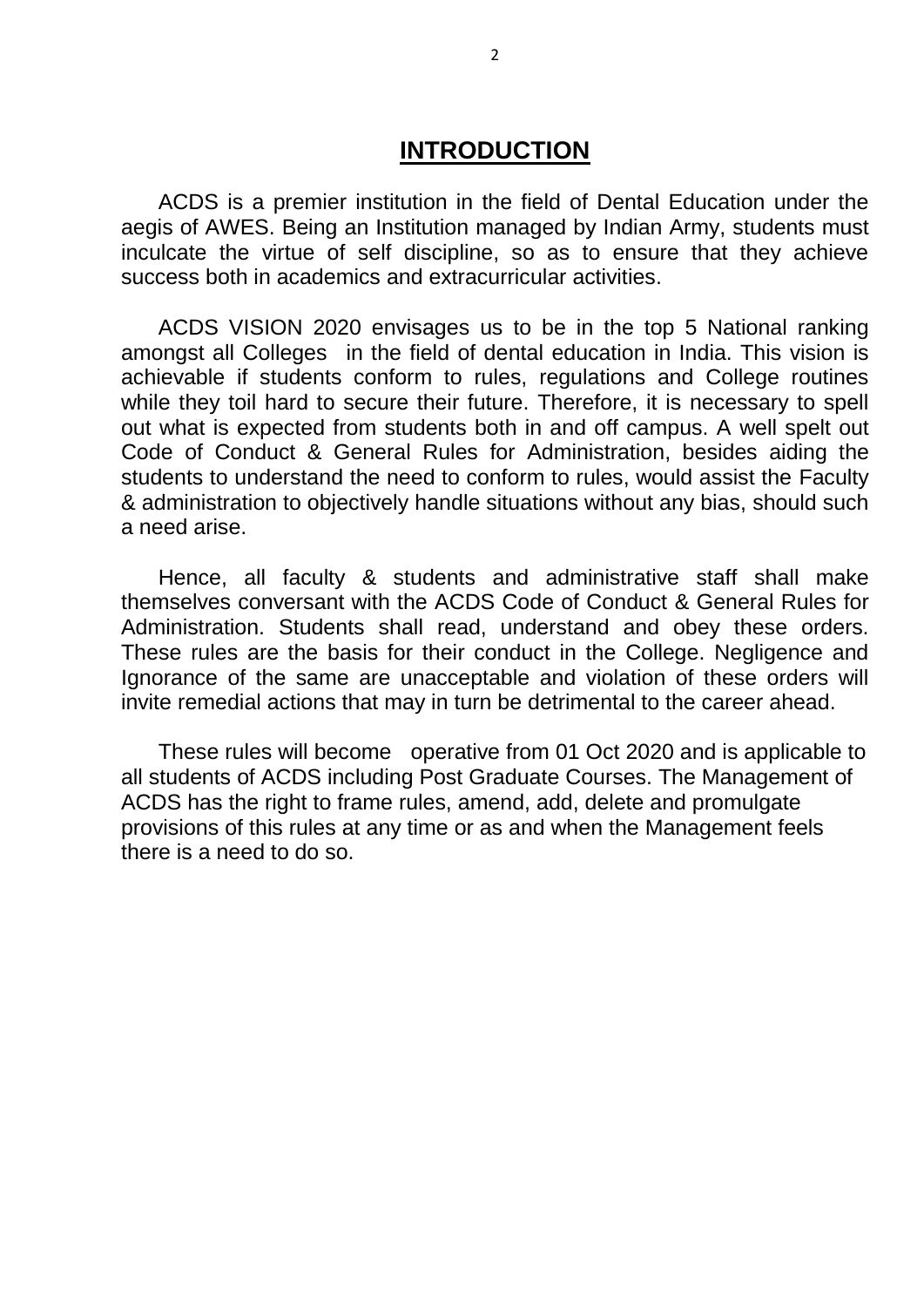# **SECTION 1 : RULES OF CONDUCT**

# **General Rules**

1. As future Dentists, it is incumbent on all students to develop self-discipline of the highest degree. It should, therefore, be the endeavour of every ACDS student to observe all rules and regulations as a matter of habit rather than fear of the consequences. They will, at all times, conduct themselves with proper decorum and cultivate correct manners and etiquette. Students of ACDS must be aware that violations of the code of conduct shall invite disciplinary actions as stipulated in this Code of Conduct.

2. In order to make it easy for students and parents to understand what is expected of them at the campus, they are enumerated in the succeeding paragraphs.

3. **Attendance**. Minimum 75% attendance is mandatory as per Kaloji Narayana Rao University of Health Sciences, Warangal to appear in Annual Examination. However, as staying in Hostel is compulsory for ACDS students, they are required to have a minimum of 90% attendance. The Management also reserves the right to deny hostel facilities to students who have been detained in the exams due to lack of attendance without acceptable reasons in the previous year. **Condonation** of absence accrued due to medical reasons or absences accrued due to representing ACDS at Dental Events, Sports or extra-curricular events, will only be granted by the Principal/ Registrar.

4. **Ragging.** Ragging is strictly forbidden and not acceptable in any form. Any form of abusing, harassing, ill-treating, manhandling, bullying or awarding undignified or unauthorized punishments/ tasks to students by any other student is considered as ragging. Victims of ragging shall report the incident to the College Anti Ragging Committee without any loss of time. All students, student representatives, administrative and faculty members are bound to ensure that this code of conduct is implemented in letter & spirit. Any student noticing such an event will immediately bring the incident to the notice of the College Anti Ragging Committee. Strict disciplinary action will be initiated against the offenders as per the directions of the Honourable Supreme Court of India. Students, are expected **NOT** to raise false complaints/ allegations of ragging. Such instances if proved shall result in disciplinary action.

5. **Mobile Phones and Electronic Devices**. Students are forbidden from using mobile phones during class hours in the Academic Block. Students are also forbidden from using mobile phones during any functions, lectures, seminars etc. In any function, event or programme, when an announcement is made by the conducting individuals or by the authorities requesting students to switch off mobiles, they are expected to do so. Carrying of mobile phones or any electronic device that can be misused in examination in the examination hall or attempt to use it during any examination internal or external, is strictly forbidden.

6. **Place of Duty**. Place of duty is any place where students are required to be present for prescribed organized classes/clinics/ seminars / PT/Yoga/ Games / extra-curricular functions and address by Chairman, Principal/Registrar or any staff member. In the event of a lecture being organized by the ACDS and if the student is expected to be there, the place is considered as place of duty.

7. **Wearing of Uniform / Prescribed Dress**. All students are expected to be dressed properly in accordance with the dress code. College uniform/ prescribed dress will be worn by all students every Monday and Friday as well as on all formal events/ visits by dignitaries. Prescribed dress will also be worn during classes on other designated days and other organized academic/ co-curricular activities as per order promulgated from time to time. All students appearing in internal or external examination will have to be dressed in College uniform/ scrubs as directed.

8. **Paying Respects and Compliments**. Students are expected to pay proper compliments to Principal, Registrar & Faculty as per the custom while meeting them/coming across them within and outside the College Campus whether during College hours or otherwise. Similar respect and compliments will also be extended to senior students.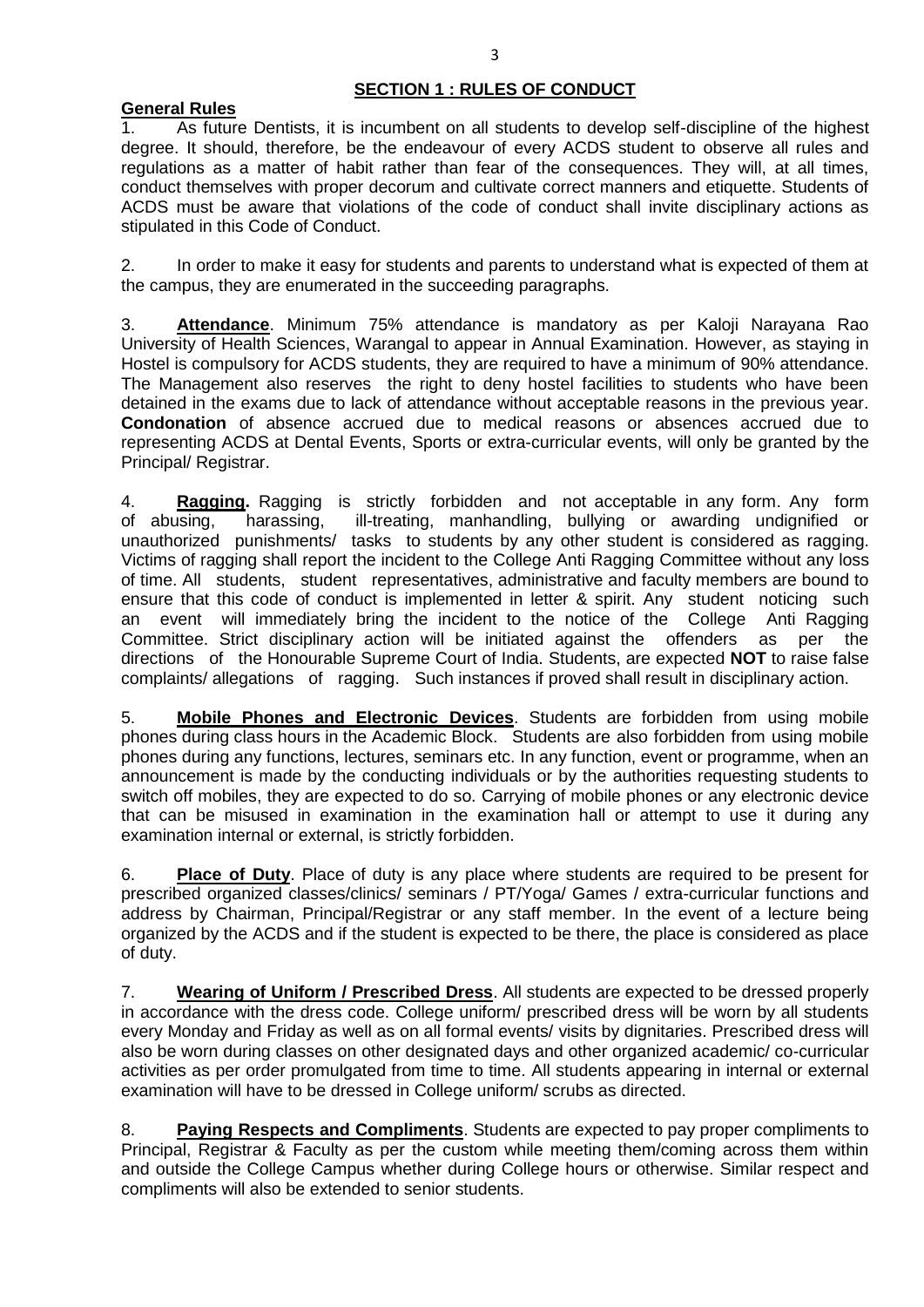9. **Lending and Borrowing of Money**. ACDS expects students to be self-sufficient for money and articles of use. Students should refrain from borrowing/lending money or incurring debts while undergoing training at the Institution. Students are advised against lending or borrowing any articles or items from each other. The student and his/her parents shall be solely responsible for any outcome / adverse situations arising out of lending or borrowing of money or any article. The ACDS has no liability or accountability for the situations resulting from any student borrowing or lending anything from any person organization or institutions.

10. **Cheating**. Any student who is found cheating or endeavours to cheat by taking unauthorized books, pamphlets and papers or by making use of technology in the examination hall or trying to gain information from fellow students while in the examination hall will render himself liable to disciplinary action as per code of conduct. If an act of cheating is observed /caught during the University examinations, disciplinary action will be initiated as per University norms. If such an act is done during the internal examination or any test organized by ACDS, the student shall be liable to be debarred from taking the examination and disciplinary action initiated.

11. **Thefts**. Students joining ACDS are advised not to bring any items of jewellery, curios and other fancy or valuable items with them. If students are found to be in possession of such items, these are liable to be confiscated and returned to their parents by courier at the cost to student. Any student who is found stealing or in possession of stolen private or public property will be liable to disciplinary action. Students are responsible for the safe custody of their personal belongings. They will not leave any money or valuables lying about in their room or in the pockets of their dresses. Any student who is found stealing or in possession of stolen library books, any articles of the institution or individuals is liable to disciplinary action as per code of conduct.

12. **Liquor, Drugs and Cigarettes**. ACDS Campus is a Alcohol, Drug & Tobacco free zone. Possession / consumption of alcoholic beverages, drugs and smoking cigarettes within the College premises is strictly forbidden. In case a student is suspected of having consumed liquor / drugs, the student is liable to be subjected to alcoholic or drug tests in a Private hospital at his/her cost. Possession of any such article either wilfully, or at the instance of others will invite disciplinary action. Any student found acting as courier/ carrier for such article will attract the same provisions of discipline. All performance enhancing drugs are also prohibited. Students are also not allowed to be in possession of habit forming prescription drugs without prescription of an authorized medical Practitioner. The management reserves the right to verify the prescription and the drugs used by any student in the campus or in the hostel. Quantities of such prescription drugs held above the prescribed limit will be considered as an offence. The room mate of an individual who refuses to or does not intimate use of cigarettes/ drugs/liquor by his/her roommate is considered to have abetted the breach of discipline and is liable to disciplinary action. Students will also report any matter of a colleague indulging in the same or forcing others into these activities. The Management reserves the right to hand over any student caught distributing banned substances inside the campus to Police for civil/ criminal proceedings as envisaged by law of the land.

13. **Gambling/Betting**. All forms of gambling/ betting are forbidden.

14. **Damage to Property**. Students are expected to take care of College property. Any damage/ defacement of any property belonging to the College or private individual or the government including library books shall invite disciplinary action.

15. **Servants**. Students are not allowed to employ private servants during his/her stay at the College. Food Plates will not to be taken to room. Hostel Mess workers or other civilian workers employed by the college will not be dispatched by students on private errands nor will they be employed on any work other than the regular authorized work allotted to them by the College administration.

16. **Cleanliness**. Students will ensure that their rooms and surroundings are always well kept and clean. Periodical check will be carried out without any announcement by Chief Warden/ Wardens/ Registrar. The occupants of hostel rooms that are not maintained well will be given two chances to have the rooms tidy and clean and failing to do so having been given reasonable notice will invite suitable disciplinary action as per Code of Conduct.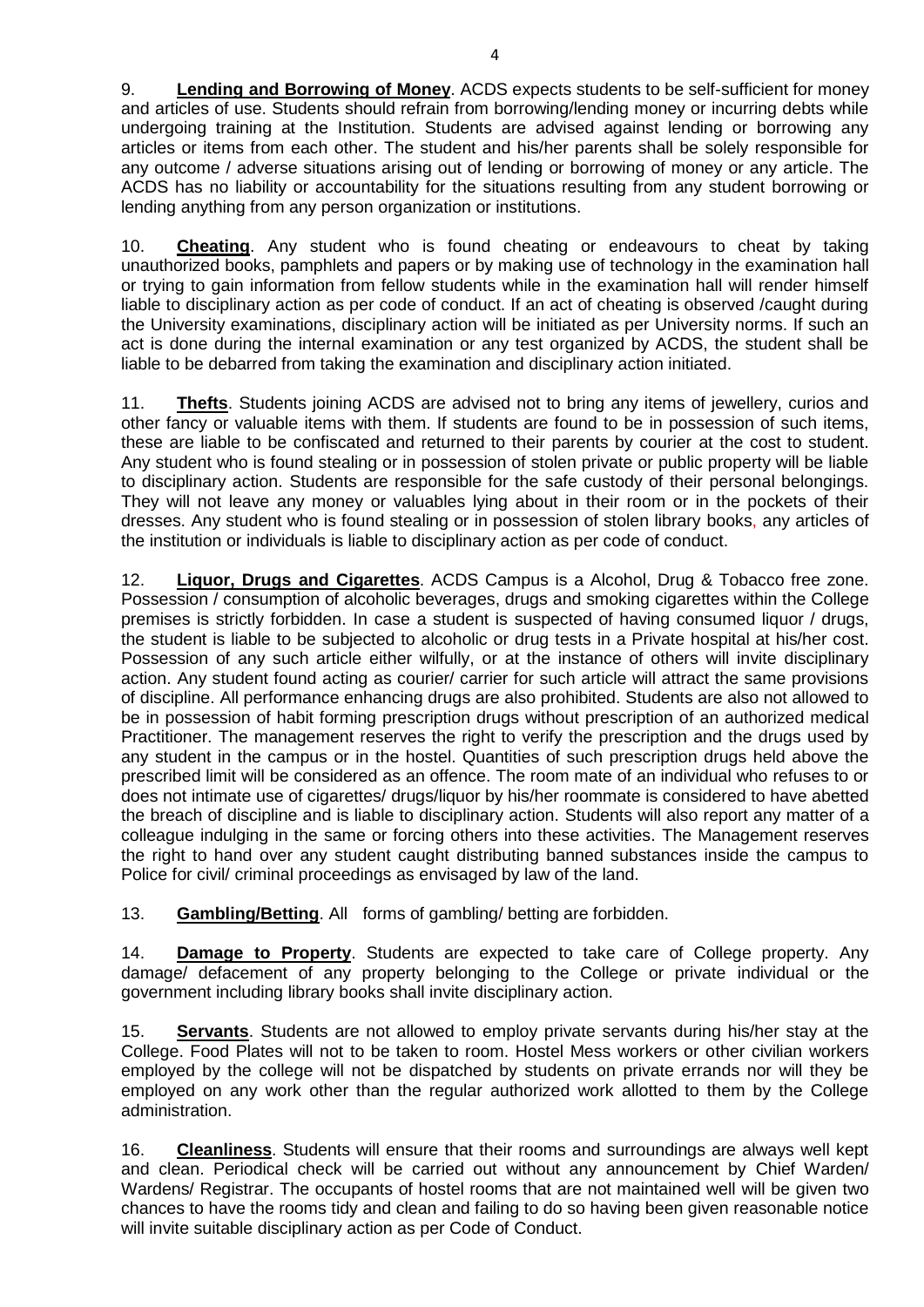17. **Cars & Two Wheelers**. Only Final Year/Interns/PG students, are permitted to possess or drive any mechanical transport within the Campus. These students must possess valid driving license and Registration documents of the vehicle. They will, also comply with the safety regulations given in the standing orders or prescribed by the college authorities from time to time. Students are expected to register their vehicles with ACDS. All students while driving two wheelers, will wear helmet. Pillion riders will also wear helmets. Vehicles will be parked only in designated places.

- 18. **Out of Bound Areas**. The following places will be "Out of Bounds" for students:
	- (a) Principal Bungalow & Faculty Residences unless invited.
	- (b) All offices unless specifically called.
	- (c) Students Mess Kitchen (except for mess committee members).
	- (d) Any other place so promulgated in College order.

19. **Security**. Students are not allowed to let any unauthorized person (s) inside their rooms, classes or stay in the campus. Any undesirable element seen will be reported to the security staff immediately. Students must entertain visitors only at the Cafeteria / Guest Room Common Area or any other areas designated from time to time.

#### 20. **Visiting Hours**.

- (a) Working day 5 PM to 7.30 PM
- (b) Sundays& Holidays 10 AM to 1 PM & 5 PM to 7.30 PM

21. Parents visiting their wards would be permitted to stay in the guest room only with the permission of Registrar, subject to availability of the guest room. Food will not be served in the guest room. All parents will dine in Girls' Hostel Dining Hall for which a separate table has been provided. However; breakfast may be served in the guest room. Brothers/ sisters visiting will dine in respective messes as per their gender. Visitors are not permitted inside hostels, mess halls etc. No visitor will be permitted beyond the Guest Room Block Common Area. Visitors will be allowed only after recording their full particulars and showing document proving their identity. Wardens will personally establish credentials. If required, parents will be contacted by the Warden before allowing visitors for students. The management has the right to search any person including visitors to the ACDS. Such search could be conducted on person, belongings or vehicles.

22. **Guest Rooms**. Six Guest Rooms are available in the College. These will be allotted ONLY to the parents/siblings/spouse of students strictly on first come first serve basis on written request of students duly approved by the Registrar. Parents or Siblings of students will not be permitted to stay with the student.

23. **Fire Order**. Students will make themselves conversant with the College Fire Orders to take appropriate measures in the event of an outbreak of fire. They will participate in firefighting drills as a part of training when asked to do so. Operating of Portable firefighting Appliances without specific orders of the Registrar/ Warden is strictly prohibited except in the case of fire emergency.

24. **Collection of Funds.** Students are NOT permitted to collect funds for any event from their college-mates or any other source/agency. Specifically authorised collections can be made under orders of the Principal/Registrar for events such as Social Evenings/ Welcome Party to Fresh BDS Batch/ Send-off Party to Graduating Batch/ Ganesh Pooja etc which will be promulgated in the College orders by Registrar. A proper record of such collections/ expenditure will be maintained by the event in-charge and put-up for perusal of the Principal within 48 hours of conclusion of the event.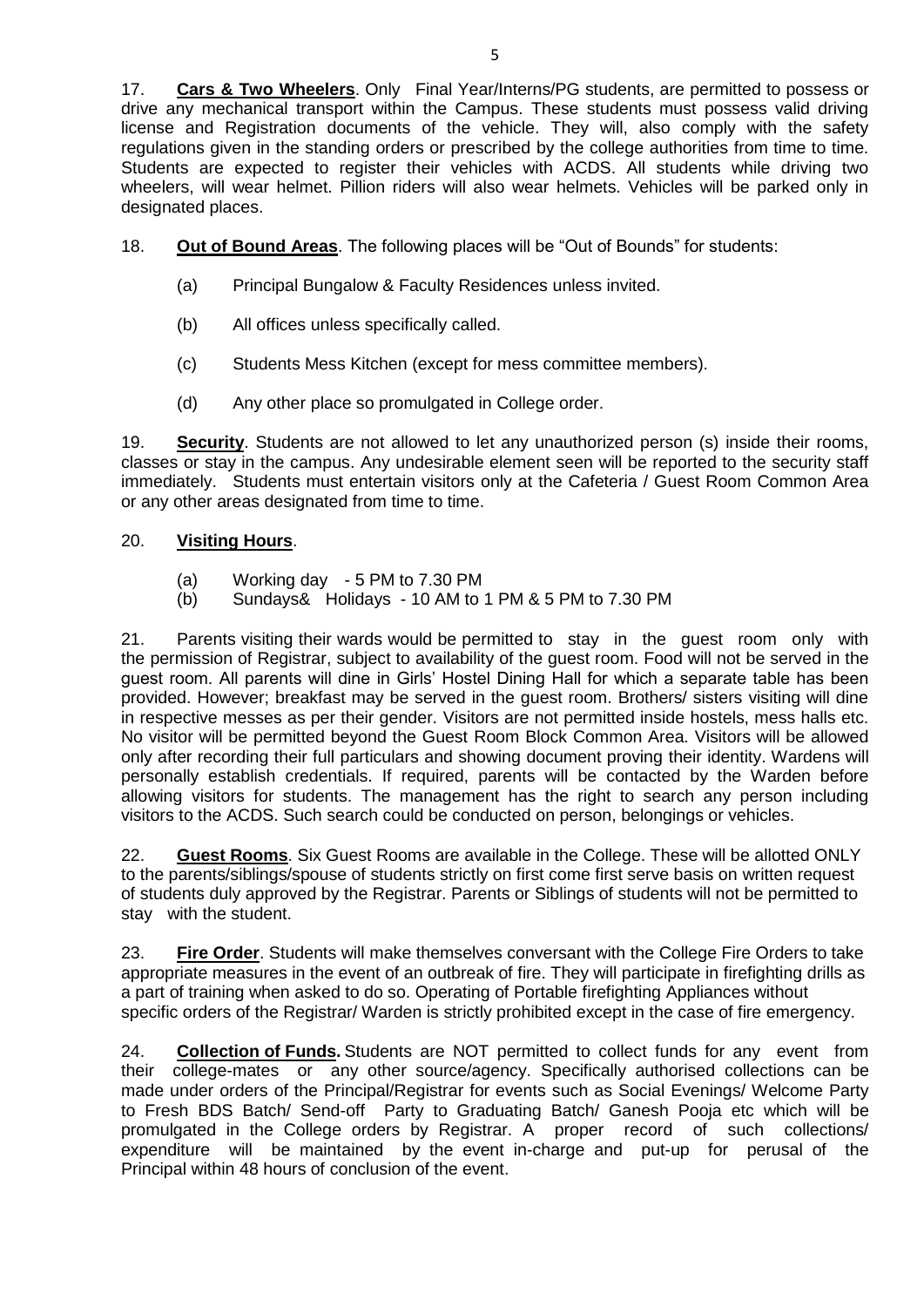25. **Political Activity**. Political activity in any form is prohibited within the campus.

26. **Organising/Holding Functions**. Student(s) is /are NOT allowed to organize any function without prior permission from Principal/ Registrar. Birthday parties can be celebrated only inside the Dining Hall/ Recreation Room after obtaining permission from Registrar/ Chief Warden.

27. **Reporting of Unusual Occurrences**. Any unusual occurrences in the college or hostels will immediately be reported by students to the Chief Warden, respective Wardens, Registrar or any other staff available personally/ over mobile. Students are forbidden from entering into altercations/affrays between/amongst themselves, with students of other colleges or other personnel. They will also scrupulously avoid situations which lead to altercations/ affrays with anyone.

28. **Out Living**. It is mandatory for all students, those who are allotted rooms in hostels, to stay in hostels. Out-living may be permitted only at the discretion of HQ AWES.

29. **Removal from College/Hostel**. A student may be removed from Hostel on academic/ disciplinary grounds as decided by the ACDS Management Committee & approved by HQ AWES. A student may be rusticated for a maximum of 10 days by Principal with permission of Chairman and for any number of days by College Management Committee on disciplinary or administrative grounds. During the period he/she will forfeit all normal dues for that period and will not be allowed to stay in the hostel.

30. Leave and Vacation. 1<sup>st</sup> to 4<sup>th</sup> Year students will be entitled to 15 days leave in May/Jun and 15 days in Dec/ Jan. No leave, other than leave on medical grounds, compassionate grounds (illness/death of close relative) will be granted. Leave to attend marriage of real brothers and sisters may be granted at the discretion of Principal, if the performance of the student is satisfactory. No student will be permitted to leave the College for home without prior permission of Principal/ Registrar. Students are permitted to go to their respective homes during their vacations. They will not be permitted to stay in the College during vacations without permission from Principal/ Registrar. Week-end leave to visit registered local guardian or parents living in station will be permitted with the approval of the Registrar/ Chief Warden provided request is made by parents in writing through email/WhatsApp.

31. **Day Out Pass**. This will be allowed for specific inescapable requirement only. The procedure for the same will be as follows:

(a) Respective Wardens to maintain Batch wise Register.

(b) Students will fill Roll No, Name, Date, Particulars Address/Contact No/Place of visit, purpose, time out-in and sign one day in advance.

(c) Students will prepare an application for the same and obtain approval signatures from all faculty whose classes they will be missing.

(d) Registrar will countersign this application. Warden(s) will issue Out-pass. Students will show this at the gate along with and deposit their Out pass Card at Gate.

(e) Security will hand over the deposited Out Pass Card to the student on return .

Out-pass Card of those who come late will not be handed over to the student but to the Registrar/ Warden by the Security. Students will be Interviewed by the Registrar next day.

32. **Evening Out Pass**. Students less First Year are allowed to go out once a week during weekdays after classes with permission of Warden and within the timings notified from time to time. Students will endorse the requisite details in the Register at the gate and hand over their Outpass Card to the Guard. Those being picked up by someone or hiring taxi, auto shall ensure that the particulars including vehicle number and the name of the person picking up are filled in the Register. Security Guard will return cards to those who return within time allotted. The out pass cards of those not returning within stipulated time will be deposited with the Warden/Registrar. Those who fail to do so shall be dealt with as prescribed in this rules.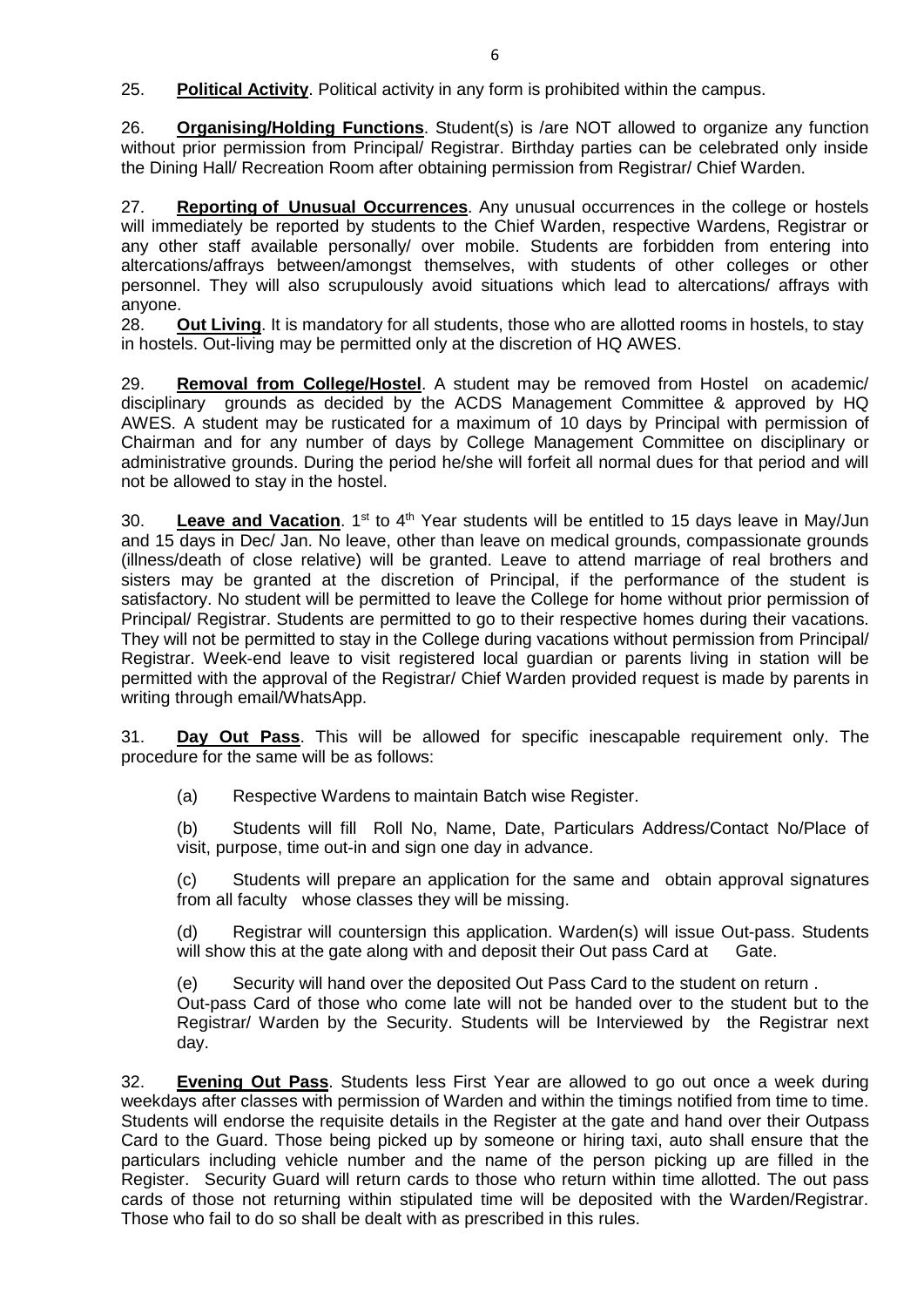33. **Week End/Night Out Pass**. Student wanting to go out week end/ night-out pass shall fill in particulars in the prescribed Register and submit it to Warden latest by Friday. They shall have to ensure that parents send a written request to the Chief Warden/ Warden by WhatsApp/ email followed by a telephone call. The Chief Warden/Warden is entitled to call up and confirm from the parent to check the veracity of the document. Wardens after confirming that the parents have accorded permission will put up the Register to Registrar/ Chief Warden by Saturday/24h before the week end/holiday. Night / out pass will be issued by the Warden after authorization by the Registrar/ Chief Warden. Student will enter particulars at gate, show permission slip & deposit out pass card. Security Guard will return card of those within time and handover out pass to the Registrar of those late. Warden will report all cases of breach of night/weekend out pass rules to the Registrar/ Chief Warden.

34. **Special Leave.** Application by parents and also phone call by them to the authorities is mandatory for medical leave or compassionate leave.

35. **Picnic / Excursions**. Students are not allowed to organize private picnic / excursion without permission. Excursions / picnics will be organised by the College in consultation with the students & their parents.

36. **Local Guardians**. Students are permitted to have only one local guardian. Details of the local guardian with his/ her photo will be submitted at the time of joining the Institute on the prescribed Performa. Such document shall be signed by the parent at the time of admission to the hostel. Change of local guardian will be accepted only on the request of parent/ guardian in writing. The guardian will be required to confirm in writing that the student stayed with him for duration of leave.

37. **Present Address**. The home address given at time of admission will be considered for all considerations and dispatch of official Institute mail. It is the duty of parents/students to intimate change of address on occurrence. No amendment will be done on verbal intimation.

38. **Identity Cards**. All students on admission to ACDS will be issued with smart identity cards and Out Pass Cards by Registrar. It is the duty of the student to ensure safe custody of these. Identity cards are the property of the College and the holders are responsible for safe custody at all times. Loss of I-card will be reported to the Warden in writing immediately by students. The Registrar will take further action to issue a new identity card on payment by the student. Making and Keeping duplicate ID card / Out Pass Card is an offence.

39. **Mechanism of Redressing Grievances**. Grievances if any should be routed through, Warden/ Faculty to the Registrar and Principal. To facilitate the process, complaint boxes have been placed in the Messes and in the administrative block. Student(s) can officially meet the Principal or Registrar to air the grievance between 1500 to 1530 hrs on working days. The grievances / suggestions will be politely put across.

# **Hostel Rules**.

40. Though it is compulsory for all students to stay in Hostel for the complete duration of the Course, ACDS Management reserves the right to deny the hostel facilities to any student it thinks should not be allowed. Expulsions from the hostel can be on grounds of indiscipline, non-performance in academics, non-payment of fees or any grounds so considered by the Management headed by the Chairman and approval by higher Head Quarters.

41. **Purpose of Hostel**. Hostel facilities are provided to the students to facilitate their efforts to focus on studies. Campus living should enhance sense of camaraderie amongst students and build professional bonds that would help them to do well in their careers. ACDS Management endeavours to upgrade the facilities within the hostel premises from time to time with a view to improve creature comforts and safety of the inmates.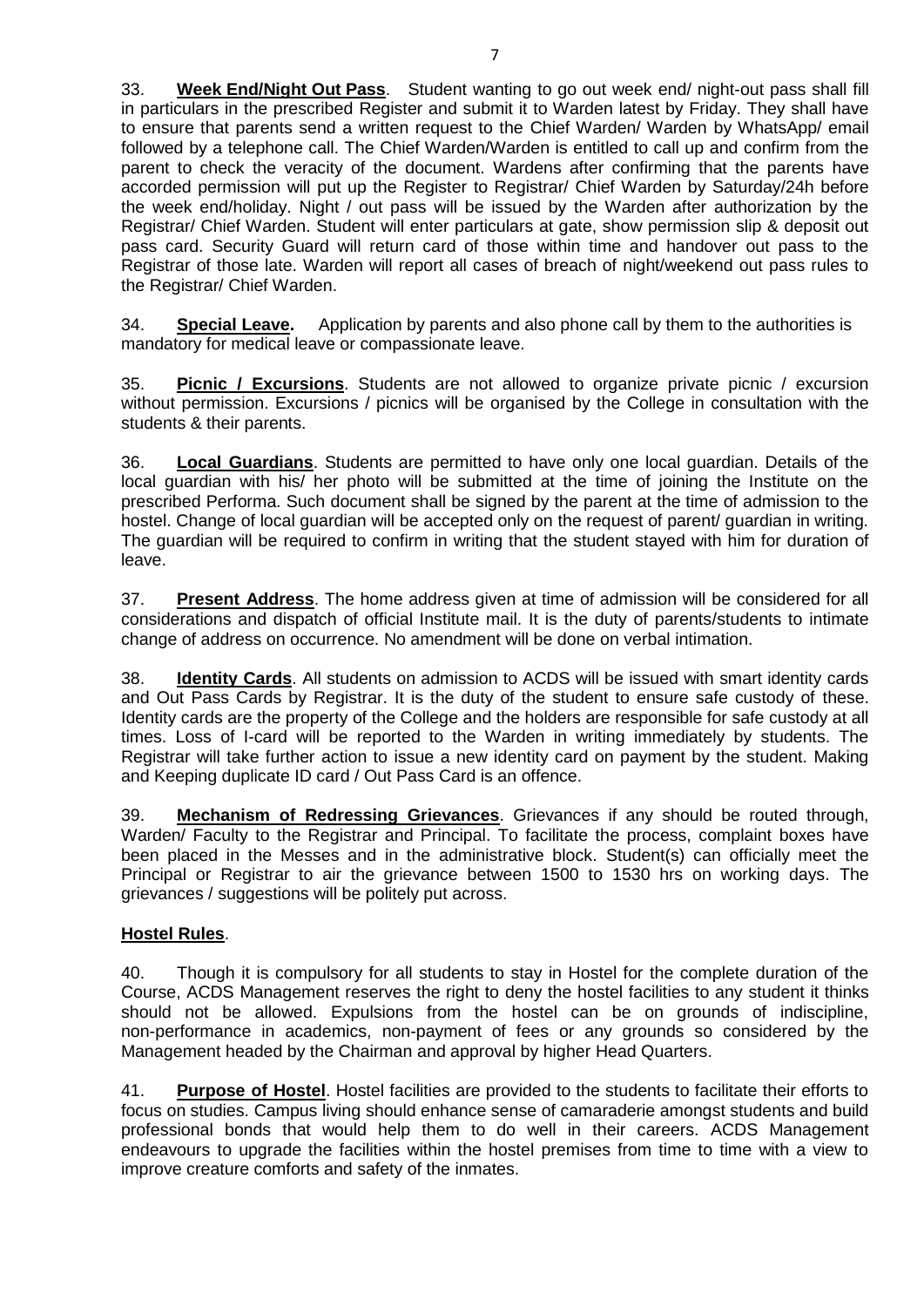42. **Change of Room Once Allotted**. A room once allotted cannot be changed by the student on his/her own. Mutually agreed interchanges or shifting into another room on one's own accord is permitted provided they shall apply in writing to the Registrar and only when such a change is allowed can students interchange the room. The Management also reserves the right to make changes to the allotted rooms at any time during the Course of their stay at ACDS due to administrative/ health related reasons.

43. **Expectations from Hostellers**. Hostel inmates are expected to maintain a high standard of discipline. They are expected to keep their rooms clean, neat and tidy. Students are not allowed keep pets in the hostel.

44. **Responsibility of Safety of Personal Belongings**. ACDS or the management is not responsible for any loss or damage to private property. All students are advised to lock up their personal belongings whenever necessary. ACDS management will NOT compensate any loss of or damage to property of any individual staying in the hostel.

45. **Use of Electrical / Electronic Gadgets**. Students are NOT allowed to keep any electronic/electric gadget except laptop and table lamp (with LED bulbs only) without proper permission.. Any student found / reported / caught using any electric or electronic equipment (like Iron box, Fridge, Electric cooker or water heater) other than laptop and table lamp will face a pecuniary penalty as well confiscation of the item. Confiscated items will be returned when the student proceeds on leave to home.

46. **Use of Electricity and Switching off Appliances**. Interference of any sort with electric fittings will render the students liable for disciplinary action. Lights and fans will be switched off when the student leaves the hostel room or when not required in bath rooms. Failure to do so will make them liable for fine.

47. **Care of Hostel Property**. Students are expected to take care of all hostel property. Any damage, de-facing of hostel property, caused by them will invite levy of penalty.

48. **Safety of Personal Belongings During Absence**. Property of the student, if kept in the hostel during temporary absence or leave, must be kept under lock. Students are responsible for the safety and security of their belongings. The College authorities are not responsible for any loss of property.

49. **Roll Call**. Attendance in Roll call is mandatory whenever conducted. Exemptions from attending roll call will have to be given by Registrar/ Chief Warden. Such exemptions are allowed only in case of sickness, if so considered by the Warden with the explicit permission of the Registrar/ Chief Warden. Attempt to mark presence of a student by another in the roll call will invite serious disciplinary action. While attending roll call, proper respect and decorum of Wardens office will be maintained. Roll call will be taken by respective Wardens by 2200 hrs and report submitted to Registrar by 2215 hrs. Discrepancy if any, will be immediately reported to the Registrar.

50. **Meals in the Rooms**. Meals will be served only in the dining room except in case of sickness when meals may be served in residential quarter under special permission of the Warden on medical grounds.

51. **Visitors to Hostel**. At the time of admission to the hostel every student will hand over a letter to the Warden from his/her parent or quardian containing the names, the relationship, addresses and contact numbers of friends and relatives with whom he/she allows his/her son/ward to visit or to be visited and spend the weekend.

52. **Temporary Absence From Hostel**. Students proceeding on leave or academic related absence will endorse their full particulars with signature in the departure registers with Warden and college gate. The students when reporting back from such absence shall also endorse their full particulars and signature in arrival registers kept at the hostel office and college gate.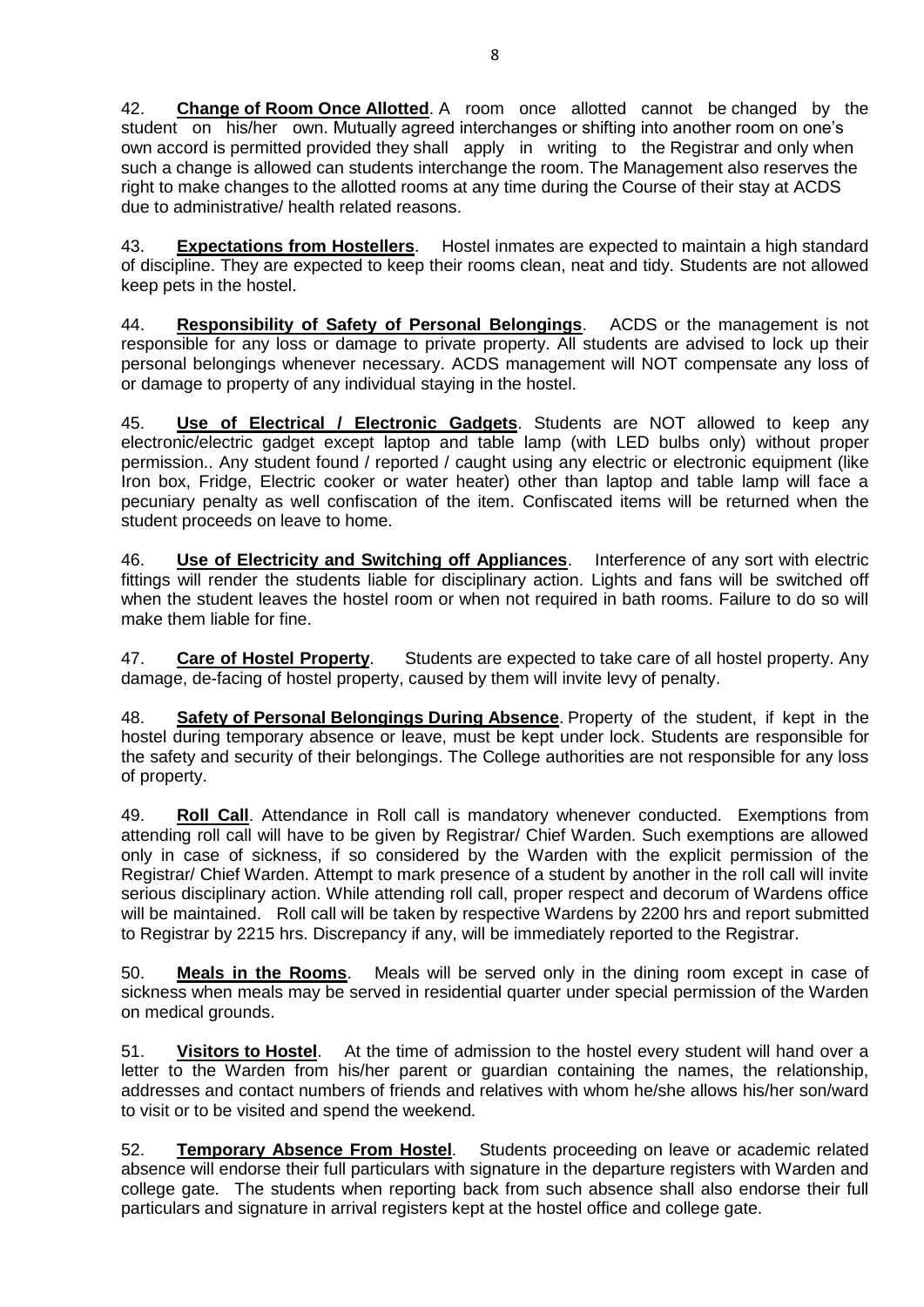53. **Day Scholars**. Though it is compulsory for all students to reside in the Hostel for the complete duration of the studies, some students may be permitted by Chairman/ HQ AWES to stay with their guardians/ parents under exceptional circumstances. They will be termed as Day Scholars.

54. **Frisking /Checking**. The management reserves the right to detail personnel and carry out planned, announced or surprise checks of rooms , personal belongings of the students in the hostel. The check /search can be done on person or belongings or items being carried on person including college /hand bags /purses/ pockets of the dresses etc. Students may be checked at random at any time of entry/departure by the Authorities assigned for it at the gate, or anywhere in the campus /hostel premises. Such checks/searches may be carried out, if such a contingency arises or otherwise as part of routine checking to ensure prohibited items are not brought inside the hostel. However, it will be ensured that frisking of females & checking of rooms of Girl Students will be carried out by Girls Warden/ Female Faculty only.

55. **Water Conservation**. In our quest to conserve water, we expect students to exercise economy while using water. Taps will not be left open under any circumstances. Violation of this rule will invite penalty.

56. **Common Room** . A common recreation room is provided in each of the hostel. Care shall be taken to ensure that the property and fittings in this room are looked after by each inmate. Magazine / periodicals / newspapers should not be taken out from this room. TV/ music systems are to be operated by student nominated only. These shall be operated only during specified times. Use of common room will be as per the following timings:-

- (a) Working days From 1600 21.30 hours
- (b) Holidays and Sundays 0900 to 2200 hours.

57. **Payment of Dues (Fees & Hostel Charges)**. Students are expected to pay their Fees and Hostel charges or levies in time. As per AWES Rules late payment of fee will attract a fine of Rs 50/- per day for a max of 30 days. Thereafter, the student can be sent home till the fees due is paid. All transactions will preferably be done through DD/NEFT/RTGS/Bank Transfers. Any dues not paid will be adjusted against Security Deposit. This will also be endorsed in the relevant document where considered necessary.

58. **Complaints Against Mess/Housekeeping Staff**. If any student has any complaint against any hostel/mess staff, he/she may report to the Warden/ Mess Secretary / Student members of Mess Committee immediately. Abusing/manhandling the Mess/Housekeeping staff by any student is a punishable offence.

59. **Cafeteria**. Students' cafeteria will remain open as per timings issued from time to time to cater to the students' requirements of tea / coffee / cold drinks, snacks and meals on payment. No credit payment method is permitted. Students are not allowed to enter into arguments / use physical violence with cafeteria contractor or his staff or force their entry when cafeteria is closed. Any such behaviour will invite disciplinary action. In case they have any complaints they can bring it to the notice of the Chief Warden / Registrar.

# **Student Mess Rules**.

60. Mess is a place where community dining is the norm. It is essential that diners conform to certain means and methods of conduct while in the mess and during dining. This will ensure that the area is kept clean, all diners get their meals in adequate quantity and in edible conditions. Thus the rules stipulated in the following paragraphs are expected to be adhered to by all.

61. **Behaviour Expected of Diners**. Dining in Faculty & Students will observe proper mess etiquette and familiarize themselves with the correct use of cutlery and observance of table manners. Students will carry out their conversation in a low voice so as not to disturb other students. They will address the mess staff in a polite manner at all times and will not get involved in any argument with them. If they have any complaints they will enter these in the complaint / suggestion book provided in each mess. On urgent matters the students should approach the respective Mess In charge/ Warden/Registrar.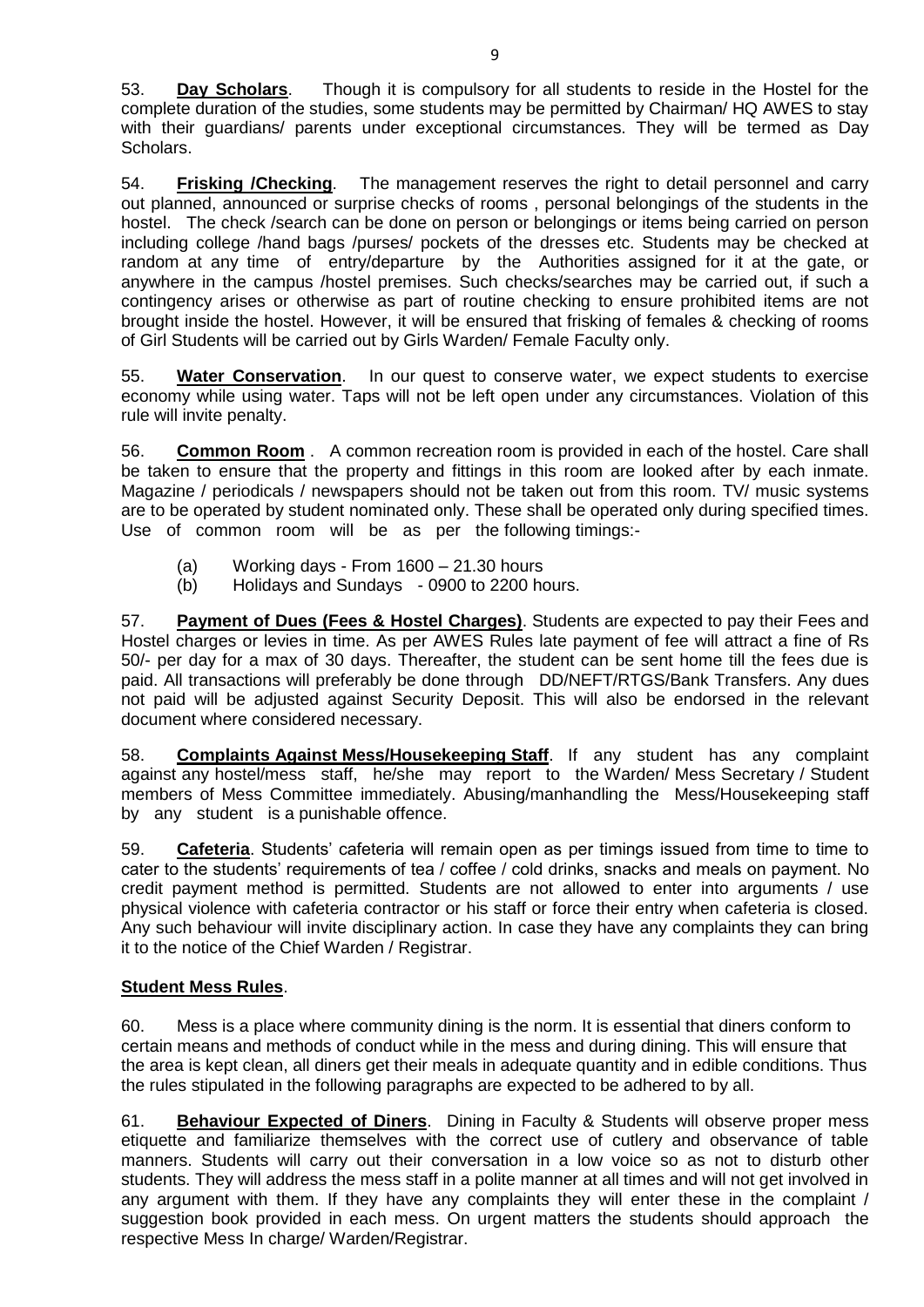- 62. Meal timings for UG Mess will be as under:-
	- (a) Breakfast 0730 to 0815 hrs (b) Lunch - 1330 to 1400 hrs (on holidays 1300-1430 hrs) (c) Dinner - 1930 to 2100 hrs

63. Meal timings for PG Mess will be as under:-

| (a) | Breakfast |                    | $-0730$ to 0815 hrs                            |
|-----|-----------|--------------------|------------------------------------------------|
| (b) | Lunch     |                    | - 1400 to 1600 hrs (on holidays 1300-1430 hrs) |
| (c) | Dinner    | - 1930 to 2100 hrs |                                                |

64. Dining in Faculty & Students are expected to be dressed appropriately while coming to the mess. Students other than members of the mess committee or any student so authorized by the mess committee members are not permitted to enter the kitchen/service area. Meals will not be served in the rooms except on medical grounds. Cooking utensils/crockery and cutlery shall not be removed from the mess. Mess staff will not be employed by students for their private work. Students Mess will have a mess committee to run the affairs of the mess.

65. **Mess Committee**. Mess will be managed by a Mess Committee nominated by the College Management to run the daily affairs of the mess. The Mess Committee will comprise of a Mess Secretary ( appointed from one of the Resident Faculty) and two office bearers from Intern Batch, as nominated by the Registrar, on a monthly rotation. In addition to the daily menu, the office bearers will also be responsible for the smooth functioning and decorum of the Mess. They will organise a Mess Meeting once a week and place on record all decisions in a Register. All messing purchases will be directly supervised by the Student members.

# **SECTION 2 : MAJOR OFFENCES / MISCONDUCT AND PUNISHMENT**

66. A number of rules of conduct have been highlighted in Section 1 with the intent of ensuring smooth and efficient functioning of the College. All students are expected to adhere to the guidelines listed out Section 1. However, there would be instances when students violate these guidelines. In such cases suitable actions have to be initiated against the defaulters. Major & Minor offences/Lapses are listed in the succeeding paragraphs.

#### **Major Offences**.

67. Ragging. ACDS will adhere to guidelines issued by the Hon'ble Supreme Court, Telangana State Govt & DCI from time to time and initiate actions stipulated therein. Till the promulgation of Anti Ragging Act by Telangana Govt, the Andhra Pradesh Prohibition of Ragging Act, 1997 will apply to the students of ACDS. A copy of AP Prohibition & Ragging Act 1997 is attached as **Appx A**. The student found guilty of this offence shall also be rusticated/expelled/suspended from ACDS/hostel as per directions given in the ibid orders.

68. **False Complaint of an Incident of Ragging**. In case, a complaint of an instance of ragging is found to be false/ frivolous, the false complaint will be treated as a Major Offence and the ACDS will adhere to guidelines issued by the Hon'ble Supreme Court from time to time and initiate actions stipulated therein .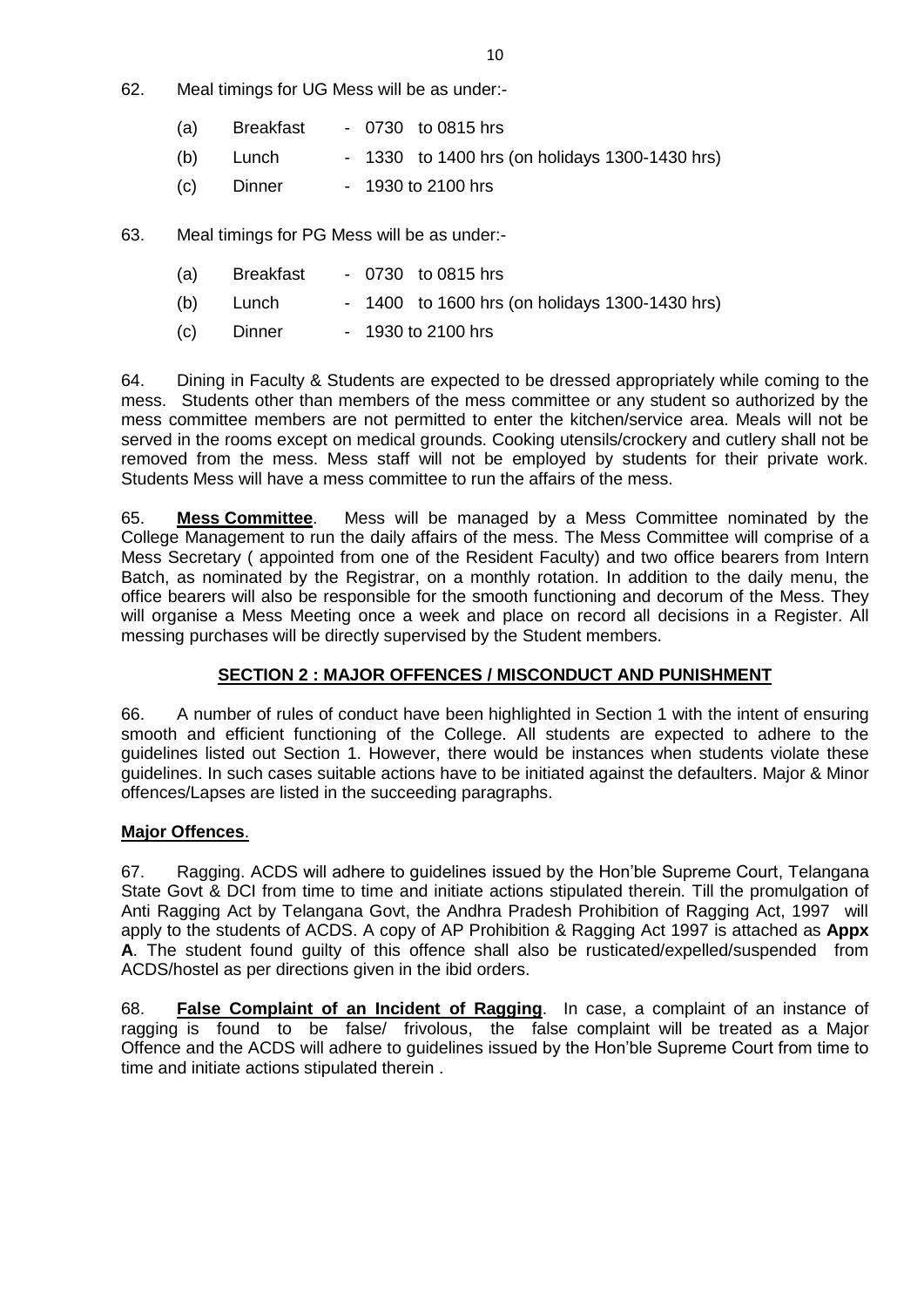#### 69. **Offences Related to Cheating in Examinations, Class Tests, Assignments, Projects or Any Other Academic Activities**

(a) If the student is caught cheating in the University examination, action will be as per University Rules. Extract of University Rules for use of Unfair Means in Examination is enclosed as **Appx B**.

(b) If the student is caught cheating in the examination conducted by the College, the student will be awarded zero marks in that exam and paper cancelled and fine of Rs 1,000/- will be imposed.

(c) In both above cases, the incident will be indicated in conduct sheet issued.

# 70. **Offences Related to Thefts, Stealing or Pick Pocketing**

(a) A student caught for committing theft, stealing or for pick pocketing shall bear the cost of the property stolen, which is to be paid to the aggrieved student/person after due investigation/ inquiry by the management.

(b) A student may be suspended for a maximum one month from the College & Hostel in case of theft. A Board of enquiry headed by a HoD shall fix the cost of the stolen items. Any student caught stealing more than once shall have his/her conduct sheet / character certificate endorsed with details of the incident.

71. **Offences Related to Theft of Property of the College Including Books From The Library & Scribbling/ Tearing Pages From Library Books**. The student guilty of this offence shall return the items and be subject to pay a fine as decided by the Disciplinary committee. In case the item is NOT recoverable the student shall bear the cost equal to the of purchasing and placing the new item similar to the item that was stolen by the student. Any student caught stealing more than once shall have his/her conduct sheet/character certificate endorsed with details of the incident. Students found tearing/ teared pages from Library Book/Dental Journals or scribbling in the pages of Books will be treated as having committed a Major Offence and will have to pay for the cost of a New Book. Compulsory Library attendance after college timing upto 4 hours a day and upto 30 days including Sundays can also be imposed in addition to fines.

#### 72. **Offences Related to Cigarettes, Liquor and Drugs.**

(a) **Smoking**. Smoking in the campus is a Major Offence. The first offence of smoking shall invite a fine of Rs.500. Subsequent offences will invite the same fine but will also include five days suspension from classes. Repeated offences by the same individual will result in suitable endorsement in the character certificate. Compulsory Library attendance after college timing upto 4 hours a day and upto 30 days including Sundays can also be imposed in addition to fines.

(b) **Consumption of Alcohol**. Consumption of alcoholic drinks or found being under the influence of alcohol or in possession of any alcoholic substance/drinks or empty /partially filled /filled, bottles/cans of alcoholic drink is a Major Offence. A student guilty of this offence shall be liable to pay a fine of Rs.500/- for the first time. Those found guilty of this offence for a second time shall be fined Rs. 1,000/- and can be expelled from the hostel for a period not less than one month and upto six months depending on the directions of Chairman. Any student subsequently found guilty of this offence will be fined Rs. 5,000/ and will be debarred from applying for the hostel accommodation. Repeated offences by the same individual will result in suitable endorsement in the character certificate. Compulsory Library attendance after college timing upto 4 hours a day and upto 30 days including Sundays can also be imposed in addition to fines.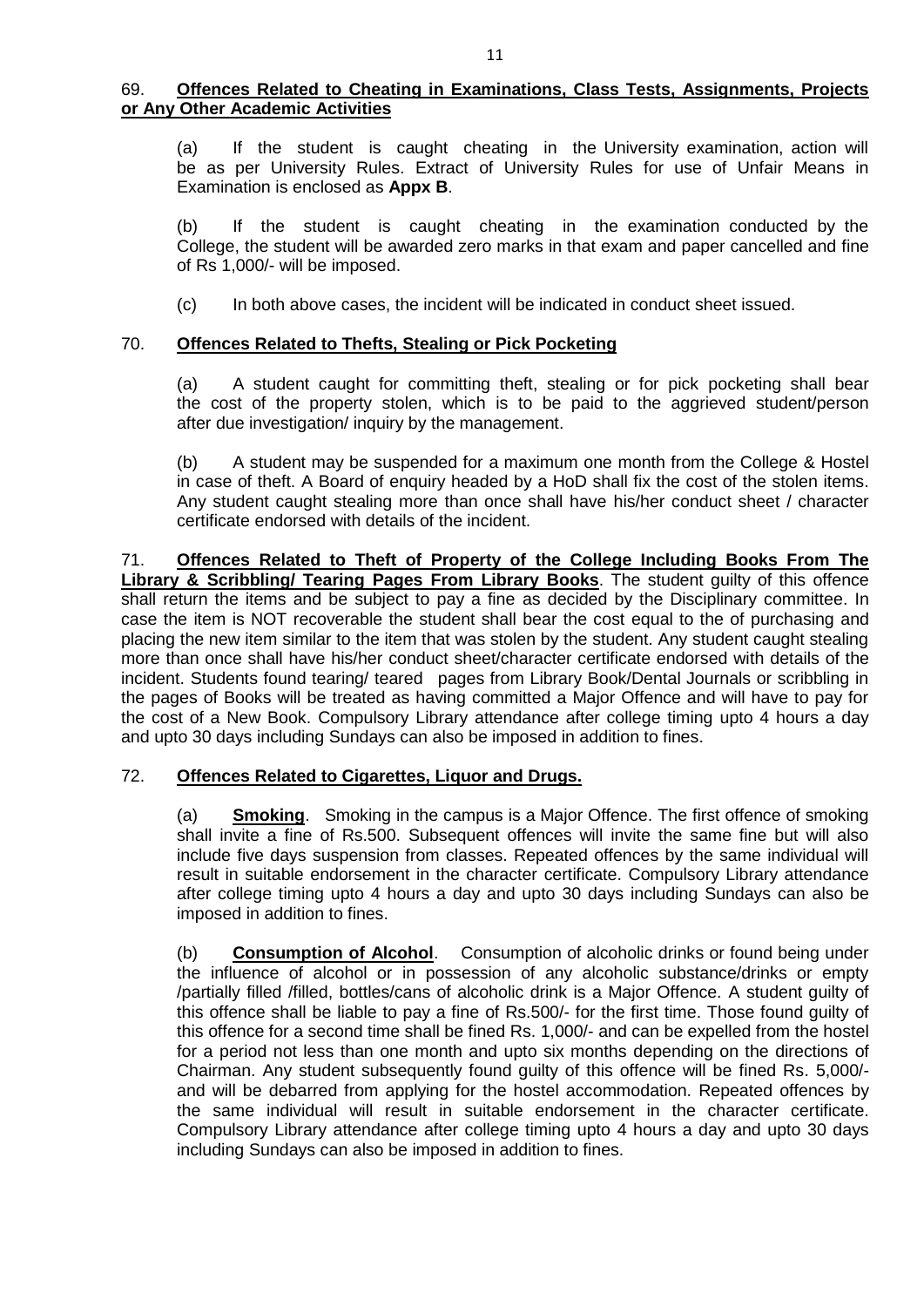(c) **Drugs**. Any student found consuming/under the influence of/in possession of any banned substance/ habit forming drug or any other psychotropic substances including cocaine, pot, weed, marijuana, ecstasy, LSD, Hafim, opium, ganja, bhang etc. shall be considered to have committed the offence of consuming drugs. Consumption of / or being in possession knowingly or unknowingly of any drug or banned substance is a Major Offence. Any student caught for drug related offence, will be expelled from the hostel for the entire duration of course and liable to be fined Rs 2,000/-. In case he/she is a drug provider, the management reserves the right to hand over the case to the Police. The offence may invite suitable endorsements in Conduct Sheet / Character certificate issued to the student.

(d) **Possession of Habit Forming Prescription Drugs or its Use**. Any student found consuming/under the influence of/in possession of any habit forming prescription drug without an authentic and appropriately supporting medical prescription shall be considered to have committed this offence. This will be treated as a Major Offence. The student shall be liable to pay a fine up to Rs. 1000/- and may also be suspended from classes for a maximum of 10 working days. Repeated offence may invite suitable endorsements in Conduct Sheet / Character certificate issued to the student. Compulsory Library attendance after college timing upto 4 hours a day and upto 30 days including Sundays can also be imposed in addition to fines

73. **Altercation Amongst Students**. Students are expected to maintain discipline and decorum of ACDS. Students shall NOT indulge in verbal fighting/ arguments with other students. They are expected to refrain from, use of foul/abusive language, use of cuss words, loud noise, intimidating and threatening words/ actions etc. Any student committing this offence shall be considered to have committed a Major Offence. Violators of this rule shall be liable to pay a fine of Rs. 500 each time they are caught doing so or proved to have done so. Compulsory Library attendance after college timing upto 4 hours a day and upto 30 days including Sundays can also be imposed in addition to fines. Repetition of the offence may invite suitable endorsements in Conduct Sheet / Character certificate issued to the student.

74. **Indulging in Physical Fights, Bringing Body (Bodily) Harm To a Fellow Student , Members of the Management, Faculty, Administrative Staff or Any Another Person**. A physical attack for the purpose of this rule will include hitting, shoving, pushing, slapping, kicking, fisting, punching, strangling etc. It will also include threatening to do so or attempting to do so. Any student committing this offence shall be considered to have committed a Major Offence and shall be liable to pay a fine of Rs. 2000/- for a breach of this clause and shall also be suspended from Hostel & College for 15 working days. In addition, if the gravity of situation is serious requiring hospitalisation, the student may even be handed over to police. Even one instance of the offence will invite suitable endorsements in Conduct Sheet / Character certificate issued to the student.

75. **Indulging in Any Kind Of Misbehaviour / Misdemeanour with Opposite Sex Person Within or Outside the Campus Premises**. Misbehaviour/ Misdemeanour for the purpose of this provision, covers the acts of eve-teasing/ sexual harassment which includes communication through electronic medium such as posting of vulgar/ obscene messages, e- mails etc. It also includes vulgar actions, gesticulations or any other acts that may be offensive to that person against whom it is intended as also to the onlookers or other persons. Any student committing this offence shall be considered to have committed a Major Offence. The student can be expelled from ACDS for a period as decided by the Management and liable to a fine up to Rs. 3,000/- depending on the gravity of the offence as decided by Internal Committee dealing with POSH. On repetition of offence a fine up to Rs.5,000/- can be imposed and could lead to rustication/ expelling from ACDS. The offence will invite suitable endorsements in Conduct Sheet / Character certificate issued to the student. The POSH guidelines that would be followed by ACDS in case of any complaint of sexual Harassment is enclosed as **Appx C**.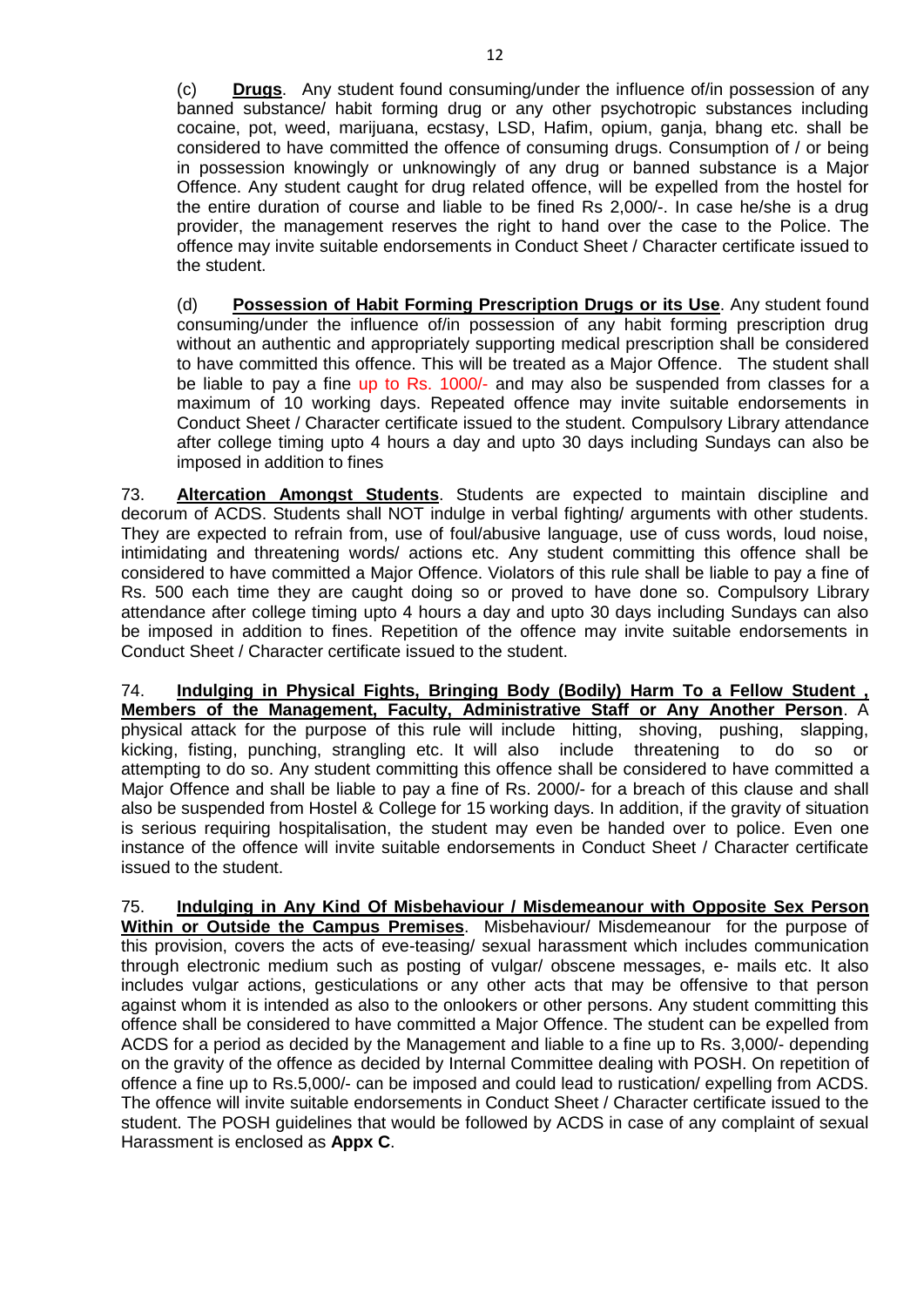76. **Any Reported Misconduct/ Misbehaviour By The Student Representing The Institution For Any Activity**. Any student accompanying any contingent representing ACDS must not indulge or involve themselves in any act of misconduct/ misbehaviour. Any student committing this offence shall be considered to have committed a Major Offence. Repetition of the offence may invite suitable endorsements in Conduct Sheet / Character certificate issued to the student. The student shall be barred from representing ACDS in any activity for a minimum period of one academic session or one calendar year as decided by the management on recommendations of a Disciplinary Committee. The student shall also be subject to fine of Rs. 2000/-. Compulsory Library attendance after college timing upto 4 hours a day and upto 30 days including Sundays can also be imposed in addition to fines.

77. **Carrying / Being in Possession Of Weapons In The Premises of ACDS**. All weapons whether licensed or not, including firearms, swords, or any other sharp edged weapon are prohibited. Any student committing this offence shall be considered to have committed a Major Offence. The student shall be liable to pay a fine of up to Rs. 5,000. The student could also be suspended from the College. The offence may also invite suitable endorsements in Conduct Sheet / Character certificate issued to the student.

78. **Submission of Fake / Forged /False Documents of Any Nature for Any Purpose Including Medical Certificates**. Producing fake / forged / false documents for the purpose of attendance, medical certificates etc. is strictly prohibited and the breach of the same will be dealt with as a Major Offence. A student guilty of this offence shall be fined up to Rs. 1000. The offence may, if so felt by the management, invite suitable endorsements in Conduct Sheet / Character certificate issued to the student. Compulsory Library attendance after college timing upto 4 hours a day and upto 43 days including Sundays can also be imposed in addition to fines

79. **Security Related Offences**. Any student involved in any activity that is detrimental to the security or safety of the College/ Hostel or its property, or aids abets or commits an action, that is directly or indirectly, detrimental to the safety or security of the installation, its inhabitants, occupants or its property is considered to have committed an offence under this section. The offending individual, at the discretion of the management, based on the severity of the event /incident, as recommended by the board of inquiry constituted for the purpose, shall face fines or any other such punishments as considered adequate. The decision of the Management shall be final and binding. Compulsory Library attendance after college timing upto 4 hours a day and upto 30 days including Sundays can also be imposed in addition to fines

80. **Girl Students Visiting Boys Hostel or Vice Versa**. Any girl student found in the boys hostel premises or vice versa are considered to have breached discipline under this clause. Both, the student being visited and the student visiting will be considered to be guilty. This will be treated as a Major Offence. Students guilty of this offence can be suspended from Hostel for upto one month (30 days) and also levied a fine of Rs. 2000/-. Their parents will also be summoned to the College. Compulsory Library attendance after college timing upto 4 hours a day and upto 30 days including Sundays can also be imposed in addition to fines

81. **Receipt of Reports From External Source About Misconduct / Misbehaviour of Student Bringing Disrepute to The College**. In case any information from any external source is received about misconduct/ misbehaviour concerning any student that brings disrepute to ACDS, the student is considered to have committed a Major Offence. The student can be subjected to pay a Fine of Rs. 2,000/- subject to the discretion of the Management based on the recommendation of Disciplinary committee. Compulsory Library attendance after college timing upto 4 hours a day and upto 30 days including Sundays can also be imposed in addition to fines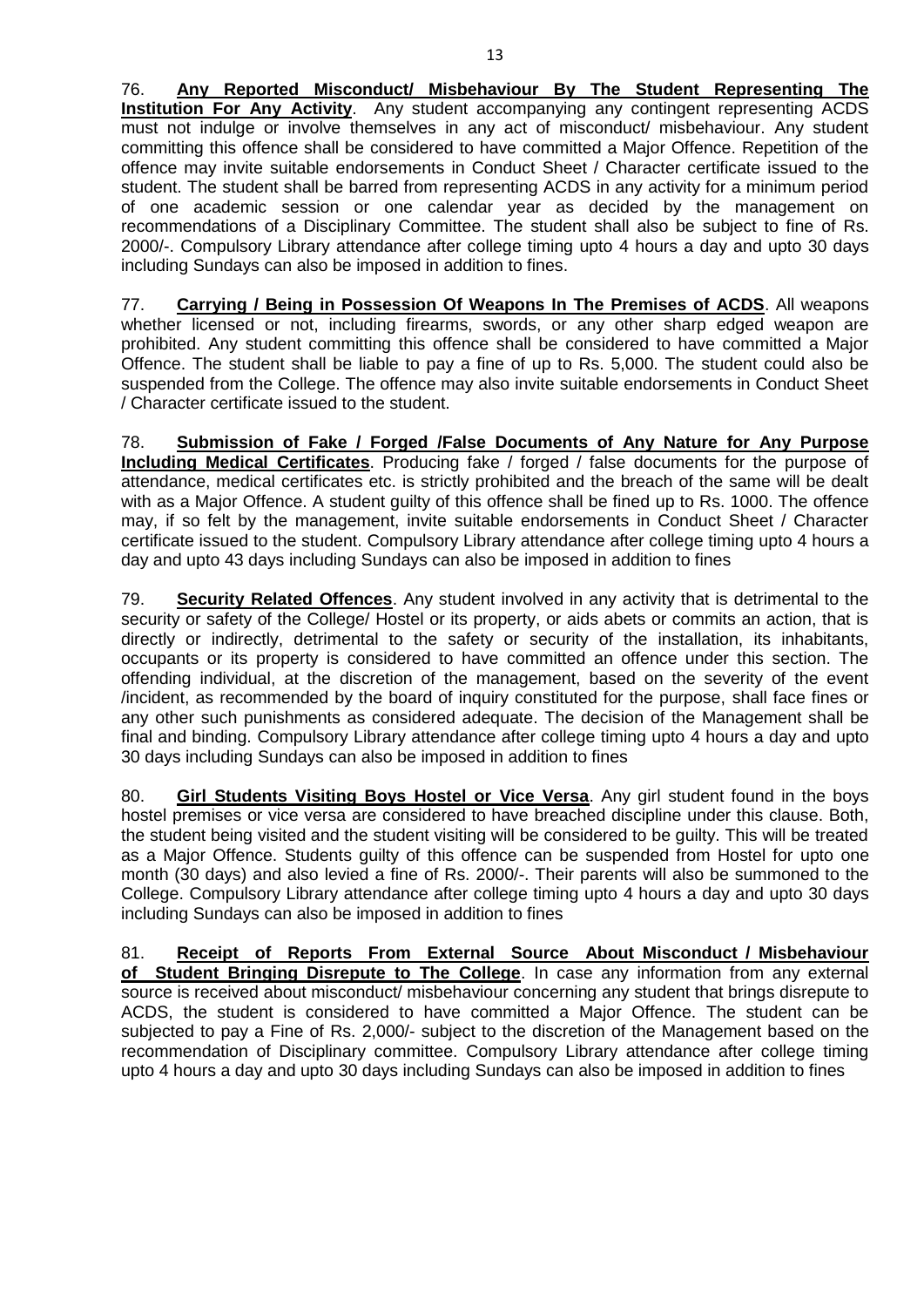82. **Misleading or Giving False Information to The Authorities**. All students are duty bound to provide correct information to the authorities, faculty members, board of enquiries, Wardens or student representatives. Any student committing this offence will be considered to have committed a Minor Offence. However repetition of this offence more than twice by an individual will render him/her to have committed a Major Offence. Minimum fine of Rs 500 will be levied on the defaulter for the first occurrence. Fine of Rs 1,000 will be levied on subsequent occasion of default by the same student. Compulsory Library attendance after college timing upto 4 hours a day and upto 30 days including Sundays can also be imposed in addition to fines.

# **Minor Offences**.

83. **Offences Related to Gambling**. Any student found guilty of an offence under this head is considered to have committed a Minor Offence under violation of good order and general discipline. The student guilty of gambling shall be levied a fine of Rs 500/- for the first offence and Rs 1000/- for a repeated offence. Repeated offences, at the discretion of the management based on the recommendation of the Disciplinary Committee, could result in an endorsement in the character certificate/ conduct certificate. Compulsory Library attendance after college timing upto 4 hours a day and upto 30 days including Sundays can also be imposed in addition to fines

84. **Offences Related to Damage to Property**. Students are expected to take care of the inventory of the room and are also expected NOT to cause any damage to the property of the Institute . Any student guilty of having caused damage to any property belonging to ACDS or any student/ individual is considered to have committed a Minor Offence and is liable to make good the loss. The cost recovered will be such that the property is restored to original state by replacement. Discounted costs shall not be applied. The student shall have to bear the cost associated with replacement including transportation and labour costs. Compulsory Library attendance after college timing upto 4 hours a day and upto 30 days including Sundays can also be imposed in addition to fines. The actual cost of each item provided in each room will be intimated to the student.

85. **Offences Related to Use of Mobile Phones**. Will be treated as Minor Offence. A fine of Rs. 100 will be imposed on 1<sup>st</sup> occasion of breach with confiscation of the phone for 24 hours. Subsequently a fine Rs 200 and doubling of confiscation period will be imposed for every subsequent offence relating to use of mobile phones wherever the use has been restricted . Repetition of the offence may invite suitable endorsements in Conduct Sheet / Character certificate issued to the student.

86. **Offences Related to Absence from Place of Duty**. Absence from classes without prior permission will be shown as absence and deducted against attendance. Penalty for absence from central lectures, functions, seminars etc will invite a fine of Rs. 100/- for each occurrence and fine of Rs. 200 to be imposed for every subsequent act of absence. Compulsory Library attendance after college timing upto 2 hours a day and upto 10 days including Sundays can also be imposed in addition to fines.

87. **Offences Related to Wearing of Uniform /Prescribed Dress**. Will be treated as Minor Offence. Penalty will be fine of Rs. 100 to be imposed on 1<sup>st</sup> occasion of breach. Fine of Rs 200 will be imposed for every subsequent offence. Compulsory Library attendance after college timing upto 2 hours a day for upto 10 days including Sundays can also be imposed in addition to fines

88. **Offences Related to Servants**. Any student guilty of employing any individual as servant or found availing of a servant's services within the premises of the College or hostel, shall be considered to have committed this Minor Offence. A student sending an employee of ACDS on a private errand will also be considered to have committed this offence. Any student found guilty of this offence will have to first relieve the individual so employed and is also liable to be fined of Rs 100/-. Compulsory Library attendance after college timing upto 4 hours a day and upto 30 days including Sundays can also be imposed in addition to fines.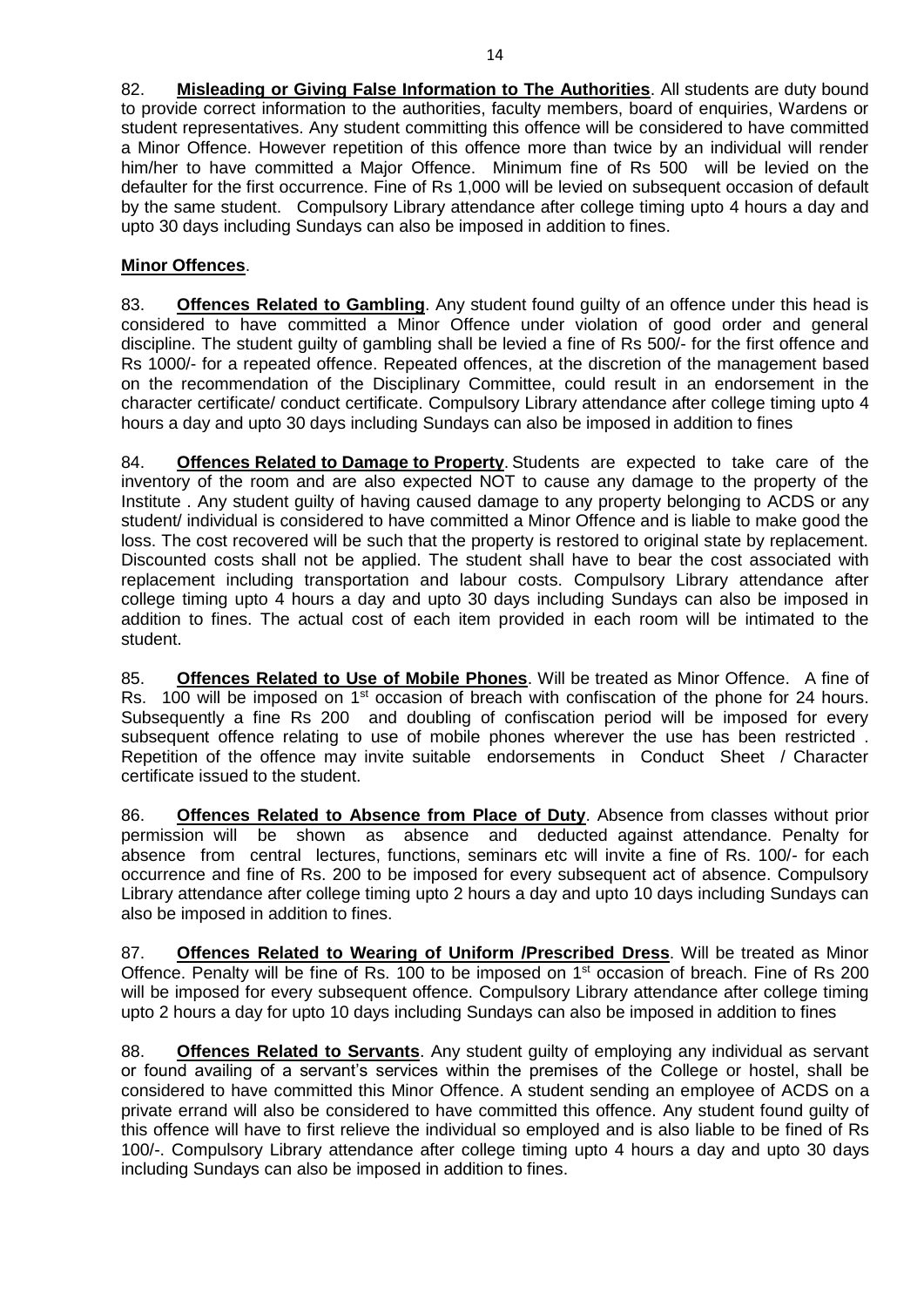89. **Leaving ACDS Campus Without Requisite Permission During College Timings**. Students are required to obtain requisite permission from the either the Principal or Registrar before leaving the College premises during working hours. The student shall inform the Warden of the permission accorded before physically leaving the hostel. Breach of this rule will be considered as a Minor Offence. The student shall be liable to pay a fine of Rs. 200 for the first offence and of 500/ each for the repeated offence. Compulsory Library attendance after college timing upto 4 hours a day and upto 30 days including Sundays can also be imposed in addition to fines

90. **Returning Late From Outpass Although Having Secured Permission To Go Out**. Students having obtained permission to go out on out-pass are expected to return within the time limits laid down. Returning late from permitted outings shall be considered as a Minor Offence. Second time offence of returning late by one hour shall invite a fine of Rs. 100/- and returning late by more than one hour will invite a fine of Rs. 200/-. Subsequent Offences of returning late by one hour shall invite fine of Rs. 200/- and returning late by more than one hour will invite a fine of Rs. 500/-. This offence will be treated as Minor Offence on the first three occurrences by an individual. The fourth commission of the offence will be considered as a Major Offence and shall invite a fine of Rs 1000/. Repeated offence by an individual will invite mention of offences in the conduct /character certificate issued by the individual. Compulsory Library attendance after college timing upto 4 hours a day and upto 30 days including Sundays can also be imposed in addition to fines

91. **Going Out Without Entry Of Details In The Register**. Students having obtained permission to go out on out-pass are expected to make necessary entries in the registers maintained at the gate/ institute /hostels. Leaving the premises without making necessary entries in the documents maintained for the purpose/ depositing their Outpass card, constitute a Minor Offence under this section. Second time offence shall invite a fine of Rs. 100/- and each subsequent commission by the same individual will invite a fine of Rs 200/-. Students committing this offence more than four times in a semester will be fined Rs 500/- per offence thereafter, Compulsory Library attendance after college timing upto 4 hours a day and upto 30 days including Sundays can also be imposed in addition to fines.

92. **Absence From Evening Roll Call**. Students staying in the hostel are expected to be present for each roll call. Absence from the roll call constitutes a Minor Offence under this section. A fine up to Rs. 50 will be levied for each absence. More than five absences will increase the fine up to Rs 100/- each time. Compulsory Library attendance after college timing upto 2 hours a day and upto 10 days including Sundays can also be imposed in addition to fines.

93. **Wastage of Electricity / Water**. Leaving fans/ lights and or other appliances in the Hostel switched- on/ functional on when the student is not in the room shall be considered as wastage of electricity, a Minor Offence. Leaving taps open or wasting water, in the hostel, mess or anywhere in the premises of the institution or its property, is an offence under this clause. The student shall be liable to pay a fine up to Rs. 50 each time he/she is found guilty of this offence. Compulsory Library attendance after college timing upto 2 hours a day and upto 10 days including Sundays can also be imposed in addition to fines.

94. **Use of Electrical/ Electronic Items**. Use of Iron Box, heaters, microwaves, induction cooker, immersion coils or any other appliances other than laptops and table lamps in the hostel room without written permission from the Registrar/ Chief Warden with stipulated monthly usages charges shall constitute violation of this rule and be considered as a Minor Offence. The student found guilty of this offence shall be subject to a fine of Rs. 500 and the item shall be confiscated and returned only when the student is proceeding home on leave. Compulsory Library attendance after college timing upto 2 hours a day and upto 10 days including Sundays can also be imposed in addition to fines.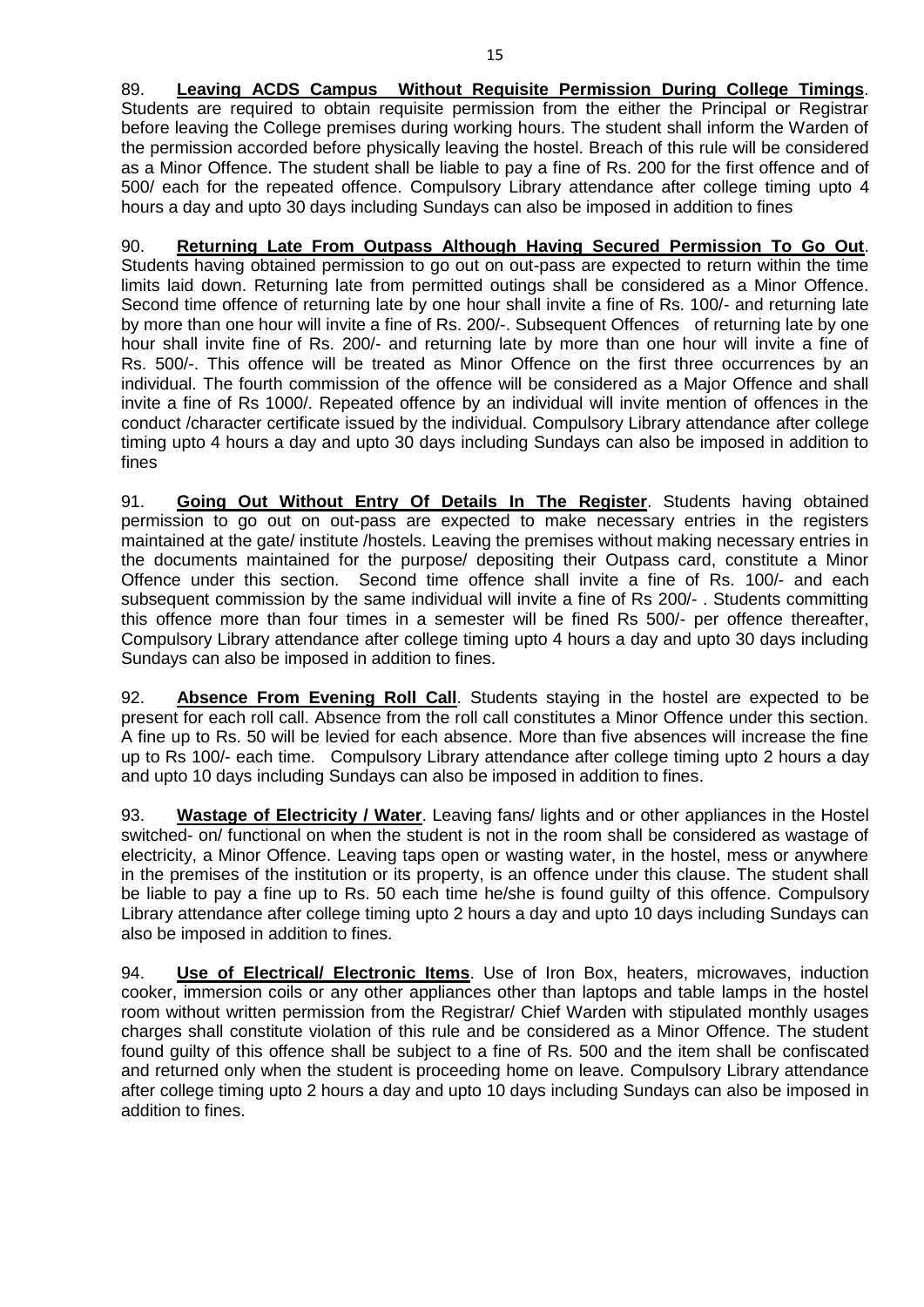95. **Creating Nuisance in The Hostel**. Students are expected to maintain calm and peace in the hostel rooms and premises. Playing loud music/movies, Inter floor shouting, making loud noise etc constitute nuisance in the hostel and is considered a Minor Offence. Any student causing nuisance in the hostel will be subjected to fine of Rs. 100/- per instance from second commission of the offence. Compulsory Library attendance after college timing upto 4 hours a day and upto 10 days including Sundays can also be imposed in addition to fines.

96. **Possession of Pet**. Students are Not allowed to keep any pets/ stray dogs, cats etc in the hostel rooms/ premises. Breach of this provision constitutes commission of Minor offence. The student committing breach of the same first time will be fined of Rs 100/- and for the second time may be charged a fine of Rs 300/-. Compulsory Library attendance after college timing upto 4 hours a day and upto 10 days including Sundays can also be imposed in addition to fines.

97. **Accommodating Non ACDS Person(s) in the Hostel**. No student residing in the hostel is permitted to entertain/ accommodate any other individual (even of the same gender) in the hostel premises. Violation of this rule is treated as a Minor Offence for the first time and a Major Offence if committed again. Any student committing this offence during day time shall be liable to pay a fine of Rs. 300 for the first instance and committing this offence during Night time shall be liable to pay a fine of Rs. 500. For the subsequent violation the student shall also be suspended for 7 working days from hostel. In case the other person is of **opposite gender**, this violation will be considered as a Major Offence and the Management reserves the right to hand over such a person to the nearest Police Station and the ACDS Student involved will be permanently debarred from staying in ACDS Hostel for the rest of the Course duration along with a fine of Rs 2000/-. Compulsory Library attendance after college timing upto 2 hours a day and upto 20 days including Sundays can also be imposed in addition to fines.

98. **Visiting Mess Area In Bathroom Slippers/ Inappropriately Dressed**. Students are forbidden from coming to Student Mess in bathroom slippers, Short/strappy dresses/tops, flimsy see-through dresses etc. They will be turned away from the Dining Hall.

99. **Taking Mess Utensils to the Hostel Room Without Prior Approval of The Wardens**. The student guilty of taking the utensils/ plates, glasses, forks, spoons etc, will be levied a fine of Rs. 50 per item. Compulsory Library attendance after college timing upto 3 hours a day and upto 10 days including Sundays can also be imposed in addition to fines

100. **Offence Related to Guest Rooms**. Attempt by any student to accommodate any individual(s) other than own parents & siblings by any means is an offence under this clause. Occupation of a guest room by anybody other than the parents/siblings if revealed shall make the student liable to pay a fine of Rs 1000/. Compulsory Library attendance after college timing upto 4 hours a day and upto 15 days including Sundays can also be imposed in addition to fines

101. **Offences Relating to Breach of Good Order and General Discipline of ACDS**. Students ought to maintain the discipline and decorum of ACDS whether they are inside or outside. The following activities constitute "Breach of Good Orders of ACDS"

(a) Not Paying Respects /Compliments to Faculty Members & Registrar.

(b) Littering college premises and any act that is detrimental to maintaining Cleanliness in the campus.

(c) Parking of Cars & Bikes where parking is not allowed.

(d) Possession of any vehicle without driving license or driving without helmet or pillion riding without helmet or rash & negligent driving inside Campus.

(e) Visiting places declared 'Out of Bounds' for students for their safety.

(f) Violation of standing orders, fire orders, security orders or any other orders issued by Principal/Registrar or displayed on notice boards from time to time.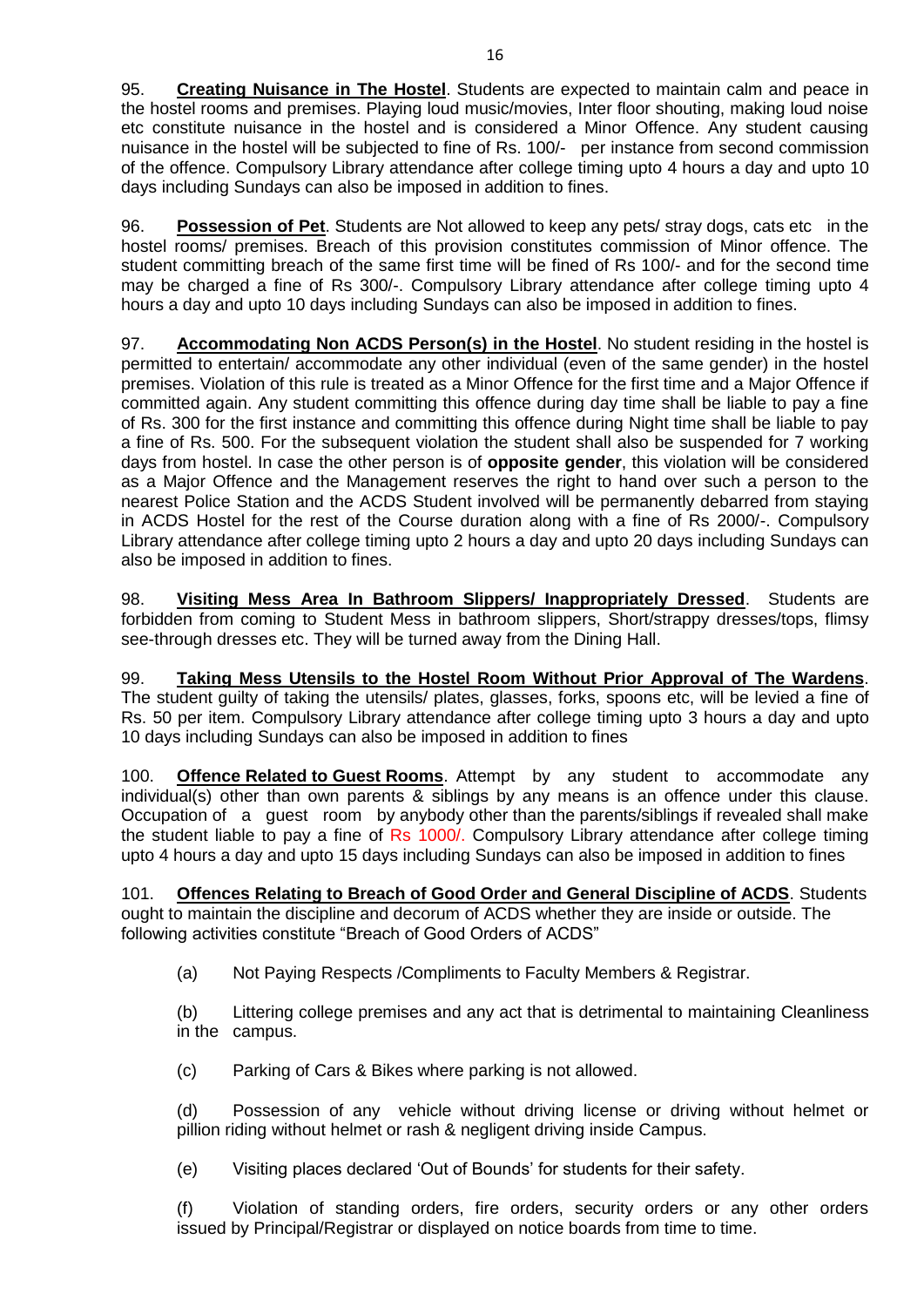(g) Eve teasing within or outside campus / hosteller.

(h) Hooting, shouting, whistling, or creating disturbances in the class, in hostel or during organized functions.

- (j) Joint action by students e.g. combined petition, representation, agitation, strike
- (k) Holding any activity that is political in nature or for /on behalf of a political party.

(l) Socially unacceptable behaviour particularly for boys and in girls regarding their style of dressing public display of affection etc..

(m) Holding any functions that have not been authorized explicitly in writing by the Registrar/ Chief Warden.

(n) Loss of identity card issued by the College due to negligence. This will attract a fine of Rs 100/- first time & up to Rs 300/- for subsequent times in addition to the cost of replacement.

102. Any student of ACDS found doing / having done any of the activities listed at para 101 is considered to have committed a Minor Offence under this clause. However repetition of this offence more than twice by an individual will render him / her to have committed a Major Offence. Compulsory Library attendance after college timing upto 4 hours a day and upto 30 days including Sundays can also be imposed in addition to fines ranging from Rs 200 to Rs 1000 depending on the gravity of offence.

# **SECTION 3 : POWER OF PUNISHMENT**

103. **Powers of Functionaries Without Disciplinary Committee Proceedings**. It is not practical/ possible to have every misdemeanour by a student investigated by the College Disciplinary committee. When an offence of Minor Nature is committed by a student and documentary/ witnesses are available in support, the punishments as prescribed in this Code can be awarded by various functionaries as under:-

(a) **Principal**. Fine upto Rs 1000/- at one time not exceeding Rs 2000/- per student in a calendar month and not exceeding Rs 5000/- in an Academic Year. In addition Compulsory Library attendance after college timing upto 4 hours a day and upto 30 days at one time including Sundays not exceeding 75 days in an Academic Year per student.

(b) **Registrar & Head Of Adm**. Fine up to Rs 1000/- at one time not exceeding Rs 2000/- per student in a calendar month and not exceeding Rs 4000/- in an Academic Year. In addition Compulsory Library attendance after college timing upto 4 hours a day and upto 20 days including Sundays at one time not exceeding 60 days in an Academic Year per student.

(c) **Head of Department (Prof)**. Fine up to Rs 500/- at one time not exceeding Rs 1000/- per student in a calendar month and not exceeding Rs 2000/- in an Academic Year. In addition, Compulsory Library attendance after college timing upto 2 hours a day and upto 10 days including Sundays at one time not exceeding 30 days in an Academic Year per student.

(d) **Head of Department (Reader)**. Fine upto Rs 200/- at one time not exceeding Rs 500/- per student in a calendar month and not exceeding Rs 1000/- in an Academic Year.

In addition, Compulsory Library attendance after college timing upto 2 hours a day and upto 5 days including Sundays at one time not exceeding 20 days in an Academic Year per student.